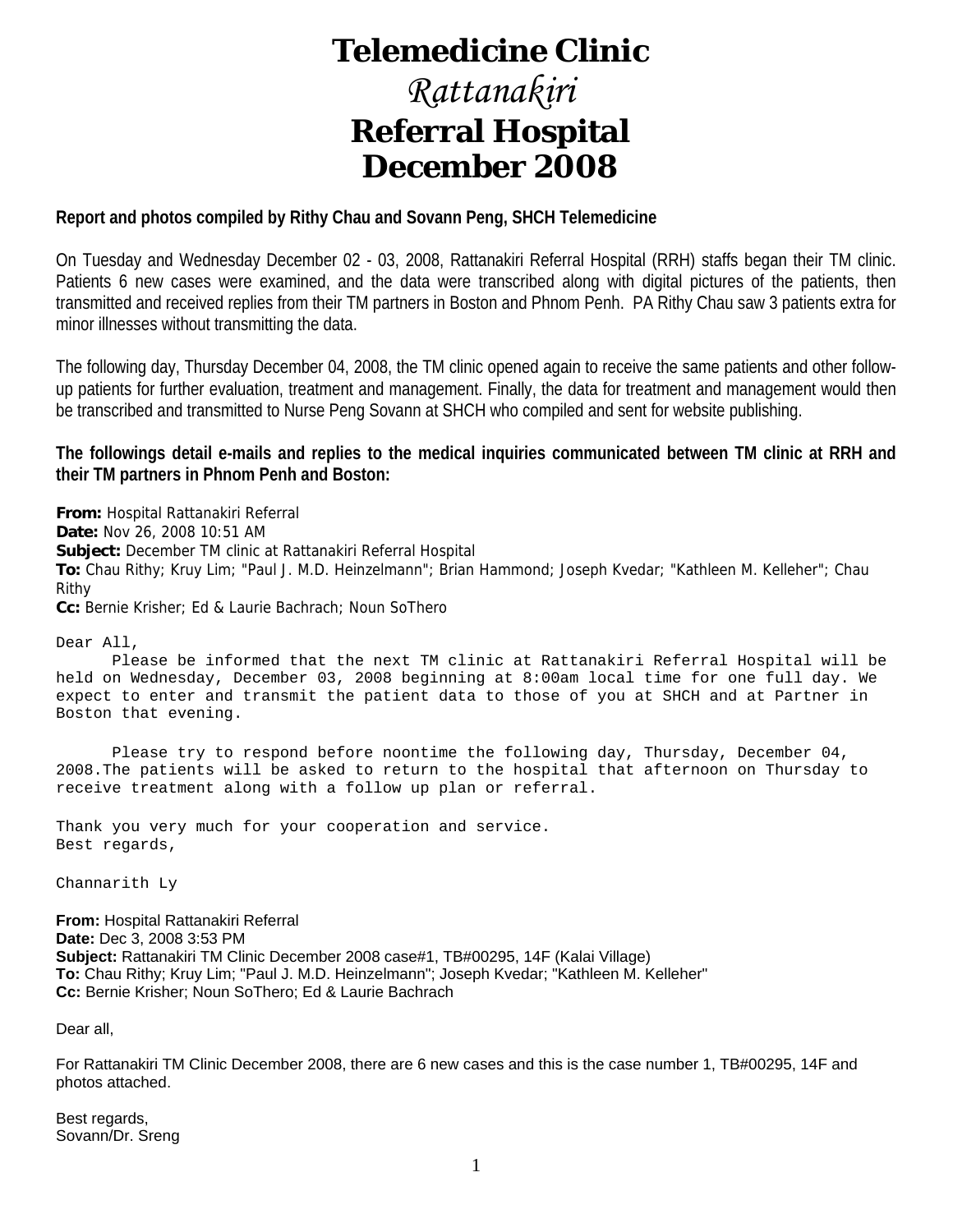### **Rattanakiri Provincial Hospital Telemedicine Clinic with Sihanouk Hospital Center of HOPE and Partners in Telemedicine**



### **Patient: TB#00295, 14F (Kalai Village)**

**Chief Complaint:** Cough, dyspnea and chest pain x 2y

**HPI:** 14F brought to us by her father complaining of cough, dyspnea, chest pain for 2y. When she was 13 year old, she presented with symptoms of fever, dyspnea, cough, and was brought to provincial hospital and admitted to ED for 1d then referred to MW for 7d. She got treatment with Ampicillin 1g tid Gentamycin 80mg bid for 8d. Since then she frequently developed dyspnea on exertion,

cough, orthopnea and got treatment with some medicine bought from pharmacy. Her father denied she has had hemoptysis.

**PMH/SH:** Unremarkable

**Social Hx:** No smoking, no alcohol drinking

**Family Hx:** None

**Medication:**

**PE:** 

**Allergies:** NKDA

**ROS:** Unremarkable



#### **Vital Signs: BP: 90/60 P: 110 R: 42 C O2 sat: 98% Wt: 25kg**

**General:** Sick, cachexia

**HEEN:** No icterus, no oropharyngeal lesion, pink conjunctiva, no JVD

**Chest:** Pigeon chest, generalized course crackle on right upper lobe; H tachycardia, holosystolic murmur loudest at apex area, orthopnea

**Abdomen:** Soft, no tender, no distension, (+) BS

**MS/Neuro:** MS +5/5, motor and sensory intact, DTRs +2/4, normal gait

#### **Previous Lab/Studies:**

On December 2, 2008

Malaria smear: negative WBC : 6000/mm3 Ht : 37% Eosinophil 0.5%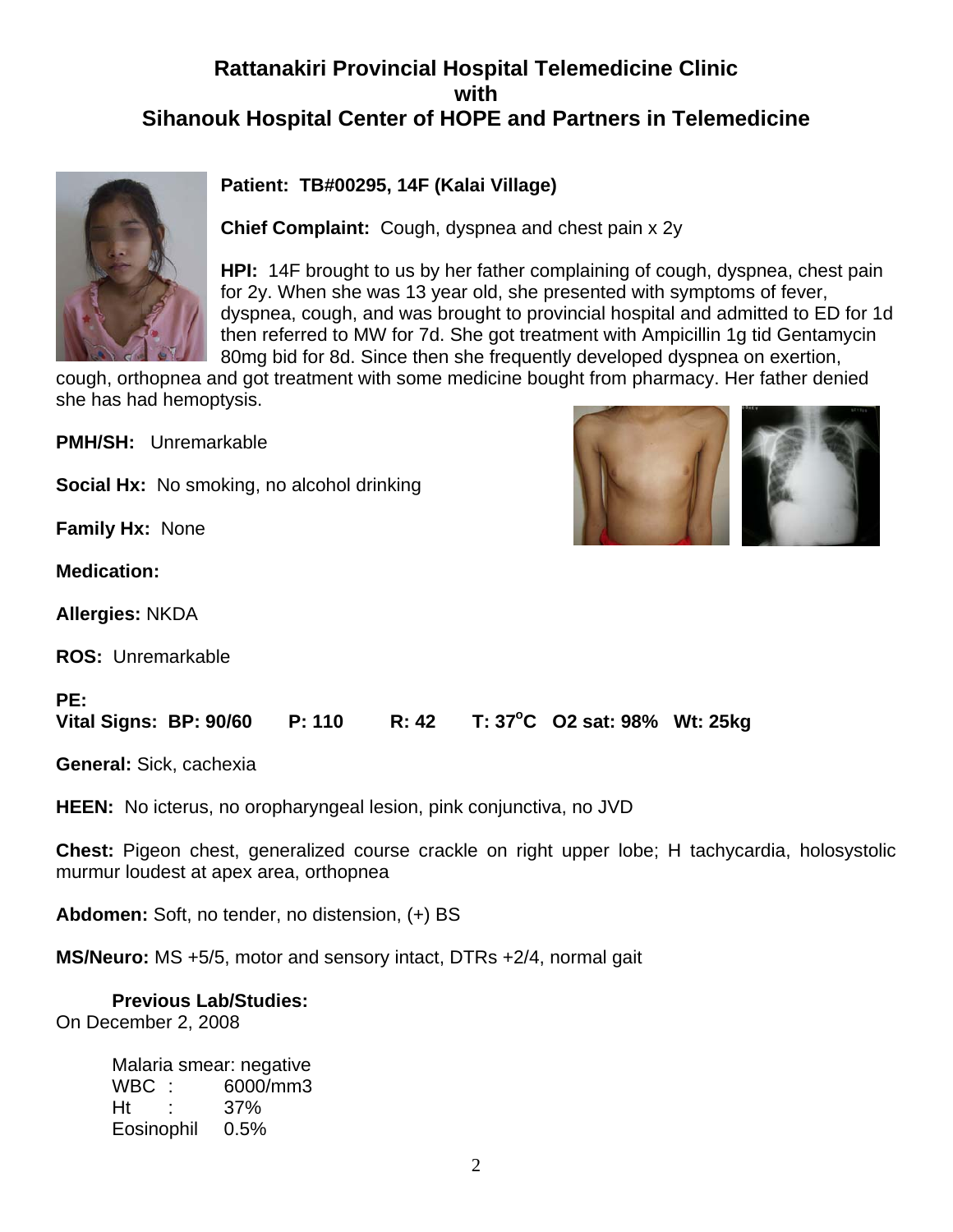Neutrophil 65% Lymphocyte 28% Monocyte 0.2%

|               | BUN : 36.4 | $[10 - 50]$   |
|---------------|------------|---------------|
| Creat : $1.8$ |            | $[0.5 - 0.9]$ |
| Gluc : 96     |            | $[75 - 115]$  |

 CXR: cardiomegaly with hypervascularisation EKG attached



### **Assessment:**

- 1. Congestive Heart Failure?
- 2. VHD (MR/MS)??
- 3. Dilated cardiomyopathy
- 4. Pneumonia
- 5. PTB?

### **Plan:**

- 1. Do AFB smear in local hospital
- 2. Atenolol 50mg 1/4t po bid for two months
- 3. Furosemide 20mg 1t po qd for 2weeks
- 4. Clarithromycin 500mg 1/2t po bid for 10d
- 5. MTV 1t po qd for two months
- 6. Naproxen 375mg 1t po qd prn pain/fever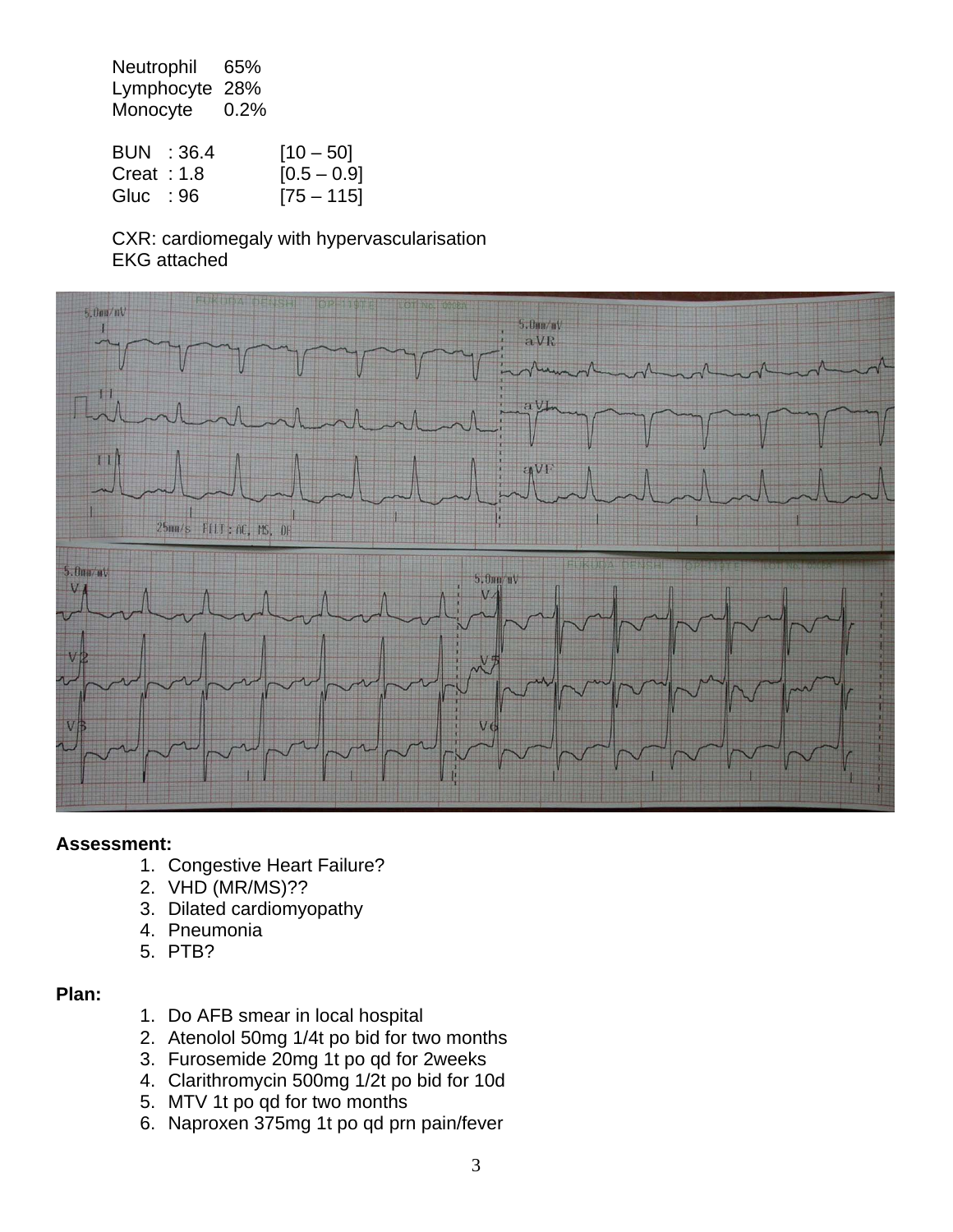7. Refer to Phnom Penh for 2D echo of the heart or possible heart surgery

Labs available locally: Hemoglobin, UA, Glucose, Stool Occult Blood, and Pregnancy Test

### **Specific Comments/Questions for Consultants: Do you agree with my assessment and plan?**

### **Examined by: Dr. Leng Sreng Date: December 3, 2008**

#### Please send all replies to [kirihospital@gmail.com](mailto:kirihospital@gmail.com) and cc: to [tmed\\_rithy@online.com.kh](mailto:tmed_rithy@bigpond.com.kh)

*The information transmitted in this e-mail is intended only for the person or entity to which it is addressed and may contain confidential and/or privileged*  material. Any review, retransmission, dissemination or other use of or taking of any action in reliance upon, this information by persons or entities other *than the intended recipient is prohibited. If you received this e-mail in error, please contact the sender and delete material from any computer.*

**From:** Choy, Garry,M.D. **Sent:** Saturday, December 06, 2008 10:34 AM **To:** Paul Heinzelmann; Fiamma, Kathleen M. **Subject:** RE: FW: Rattanakiri TM Clinic December 2008 case#1, TB#00295, 14F (Kalai Village)

Best regards, Garry and Sung

**Identifying Information/Clinical History** TB#00295, 14F (Kalai Village); Cough, dyspnea and chest pain x 2y

**Technique** Single frontal view of chest

#### **Findings on Provided Images**

There are patchy asymmetric opacities and prominent interstitium in the right upper lobe. No large pleural effusions seen. The cardiac silhouette is significantly enlarged suggesting underlying cardiomegaly and/or pericardial effusion. The bony thorax is within normal.

#### **Impression**

Right upper lobe patchy opacities and prominent interstitium in setting of significantly enlarged cardiac silhouette.

For right upper lobe opacities, differential considerations include infection (such as tuberculosis or other bacterial pneumonia) versus asymmetric pulmonary edema that can be seen in mitral regurgitation.

Enlarged cardiac silhouette concerning for chronic congestive heart failure or cardiomyopathy. Underlying pericardial effusion may also be present.

Recommendation: Cardiac echocardiogram and further work-up to exclude TB.

*Sung Kim, MD Garry Choy, MD MS 12/4/08* 

**From:** Hospital Rattanakiri Referral **Date:** Dec 3, 2008 3:56 PM **Subject:** Rattanakiri TM Clinic December 2008, Case#2, MS#00296, 52F (Village I) **To:** "Paul J. M.D. Heinzelmann"; Joseph Kvedar; "Kathleen M. Kelleher"; Kruy Lim; Chau Rithy **Cc:** Bernie Krisher; Noun SoThero; Ed & Laurie Bachrach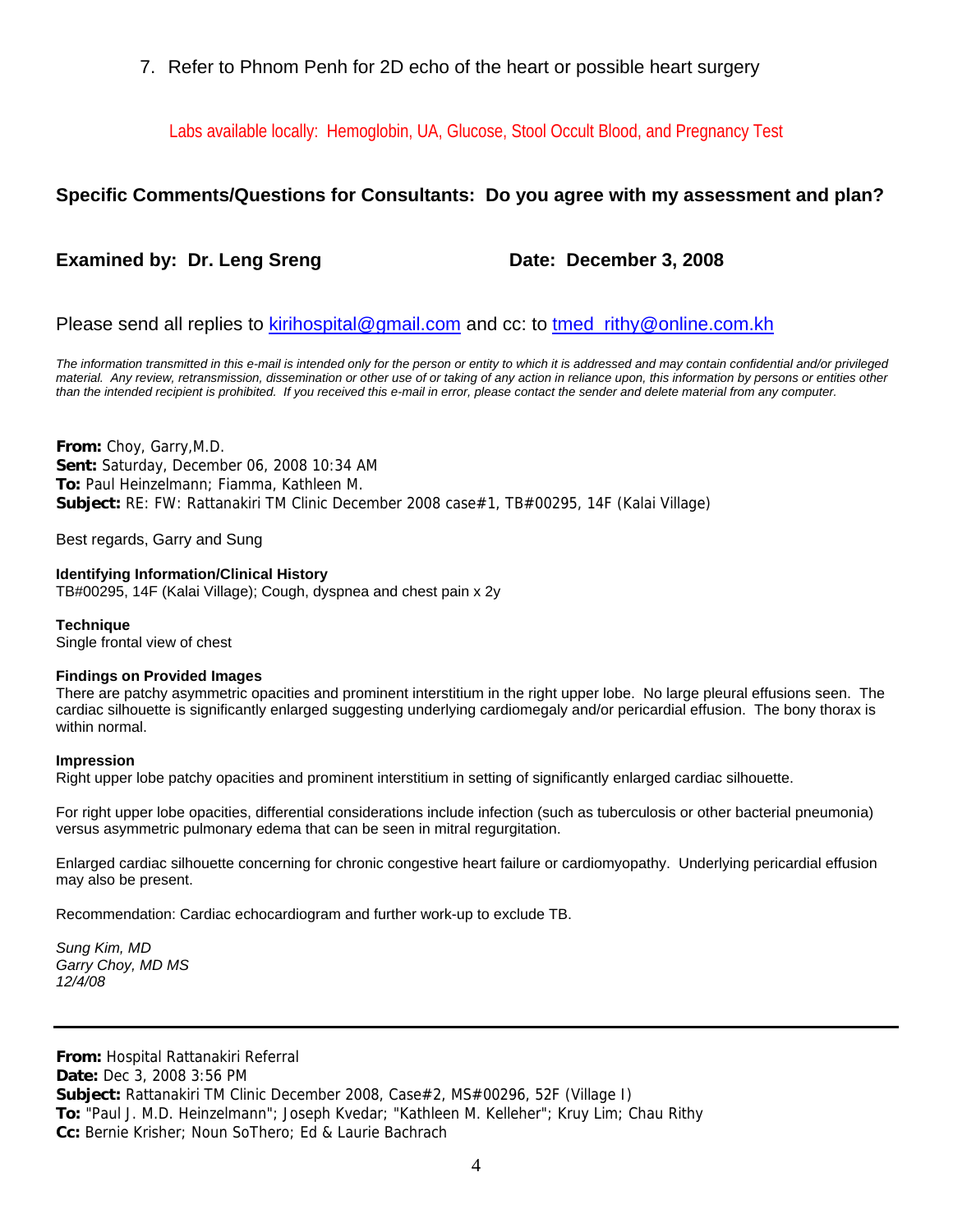Dear all,

This is case number 2, MS#00296, 52F and photos.

Best regards, Dr. Sreng/Sovann

### **Rattanakiri Provincial Hospital Telemedicine Clinic with Sihanouk Hospital Center of HOPE and Partners in Telemedicine**



**Patient: MS#00296, 52F (Village I)**

**Chief Complaint:** Burning pain on her right hand and knee x 5 months

**HPI:** 52F came with burning pain on her right hand and knee for 5 months. She was examined at private clinic, diagnosed with rheumatoid arthritis and she was treated with Trankal 2t po bid for 1d. She got better and 20d later, she presented with the pain, swelling on the same places so that she came to us.

**PMH/SH:** Unremarkable

**Social Hx:** No smoking, no alcohol drinking

**Family Hx:** Unremarkable

**Medication:** None

**Allergies:** NKDA

**ROS:** 2y post menopause, right eye stye

**PE:** 

Vital Signs: BP: 120/70 P: 70 R: 20 **T: 37°C Wt: 70kg** 

**General:** Look stable, obesity

**HEEN:** No icterus, no oropharyngeal lesion, pink conjunctiva

**Chest:** CTA bilaterally, no rales, no rhonchi; H RRR, no murmur

**Abdomen:** Soft, no tender, no distension, (+) BS, no HSM, complete healthed old scar 5cm

**MS/Neuro:** MS +5/5, motor and sensory intact, DTRs +2/4, normal gait

#### **Previous Lab/Studies:**

 Malaria smear: negative WBC : 15000/mm3 Eosinophil 0.3% Neutrophil 67% Lymphocyte 25% Monocyte 0.5%

BUN :  $35.2$  [10 – 50]



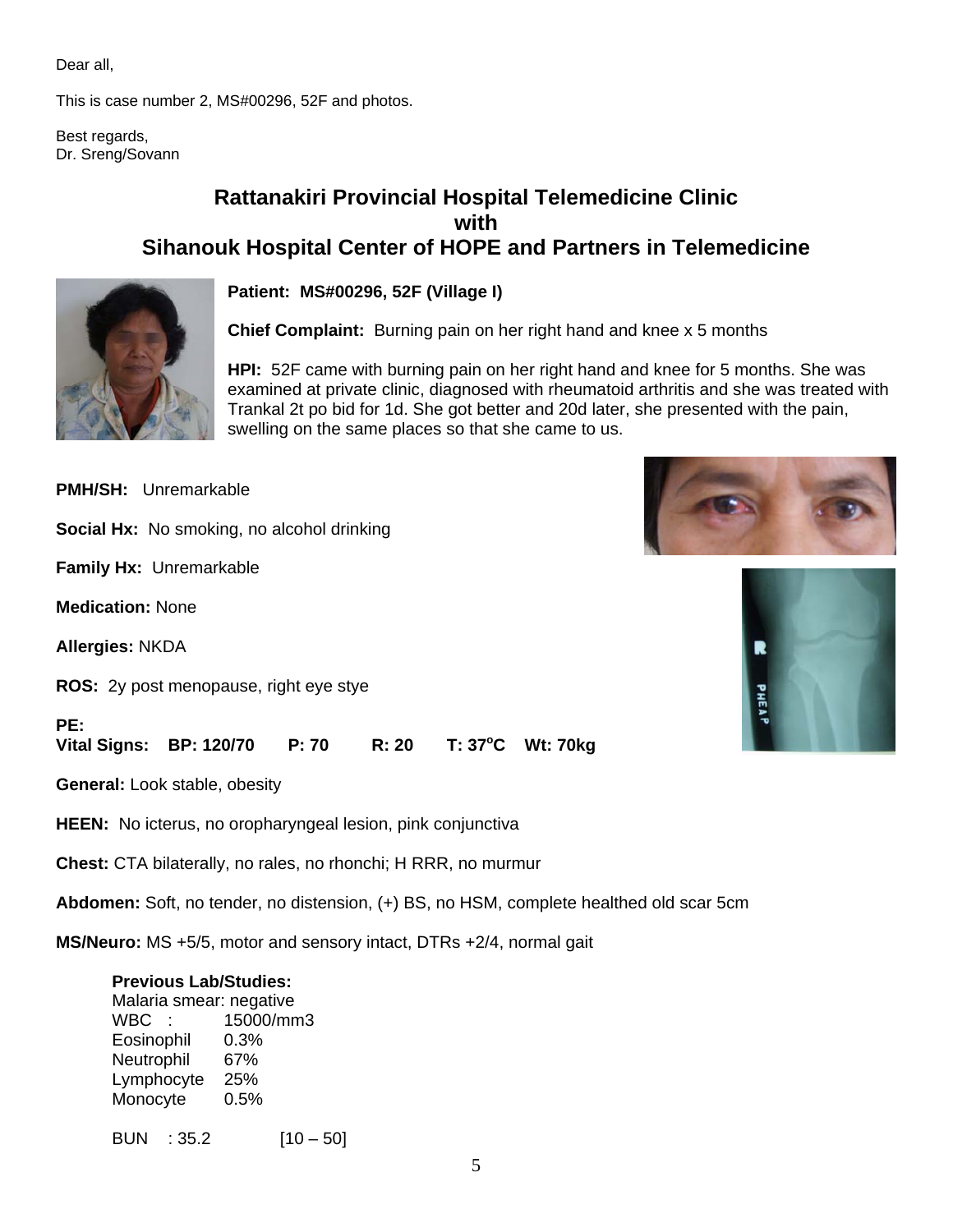| Creat: $4.4$   |       | $[0.5 - 0.9]$ |
|----------------|-------|---------------|
| Gluc           | : 79  | $[75 - 115]$  |
| Mg             | :3.1  | $[2.5 - 3.5]$ |
| TG.            | : 200 | $[40 - 140]$  |
| Uric acid: 5.0 |       | $[2.4 - 5.7]$ |

Right Knee x-ray attached

#### **Assessment:**

- 1. Weight bearing arthritis/Osteoarthritis
- 2. Obesity
- 3. Right eye stye
- 4. Elevated Creat due to unknown etiology

#### **Plan:**

- 1. Augmentin 625mg 1t tid for 7d
- 2. Naproxen 375mg 1t po bid prn
- 3. Paracetamol 500mg 1t po qid prn for two months
- 4. Draw blood for Lyte, Creat, Chole, TG at SHCH
- 5. Do regular exercise to reduce weight

Labs available locally: Hemoglobin, UA, Glucose, Stool Occult Blood, and Pregnancy Test

#### **Specific Comments/Questions for Consultants: Do you agree with my assessment and plan?**

#### **Examined by: Dr. Leng Sreng Date: December, 2008**

Please send all replies to [kirihospital@gmail.com](mailto:kirihospital@gmail.com) and cc: to tmed rithy@online.com.kh

*The information transmitted in this e-mail is intended only for the person or entity to which it is addressed and may contain confidential and/or privileged material. Any review, retransmission, dissemination or other use of or taking of any action in reliance upon, this information by persons or entities other than the intended recipient is prohibited. If you received this e-mail in error, please contact the sender and delete material from any computer.*

**From:** Choy, Garry,M.D. **Sent:** Saturday, December 06, 2008 9:13 AM

**To:** Paul Heinzelmann; Fiamma, Kathleen M.

#### **Cc:** [sungkim17@gmail.com](mailto:sungkim17@gmail.com)

**Subject:** Radiology Report from iRadX.org - RE: FW: Rattanakiri TM Clinic December 2008, Case#2, MS#00296, 52F (Village I)

Dear Kathy and Paul, Attached is iRadx's impression of this case from the radiology perspective. Thank you for the case and opportunity to help. (Attached is PDF) -- Warm regards, Garry and Sung

#### **Identifying Information/Clinical History**

MS#00296, 52F (Village I) - Burning pain on her right hand and knee x 5 months

#### **Technique**

Single frontal view of the right knee without comparisons

#### **Findings on Provided Images**

There is mild narrowing of the medial weightbearing joint with tiny marginal osteophytes. There is no evidence of fracture or dislocation. There is no evidence of abnormal erosions. There is a focus of high density material just lateral to the fibular head. The soft tissues appear normal.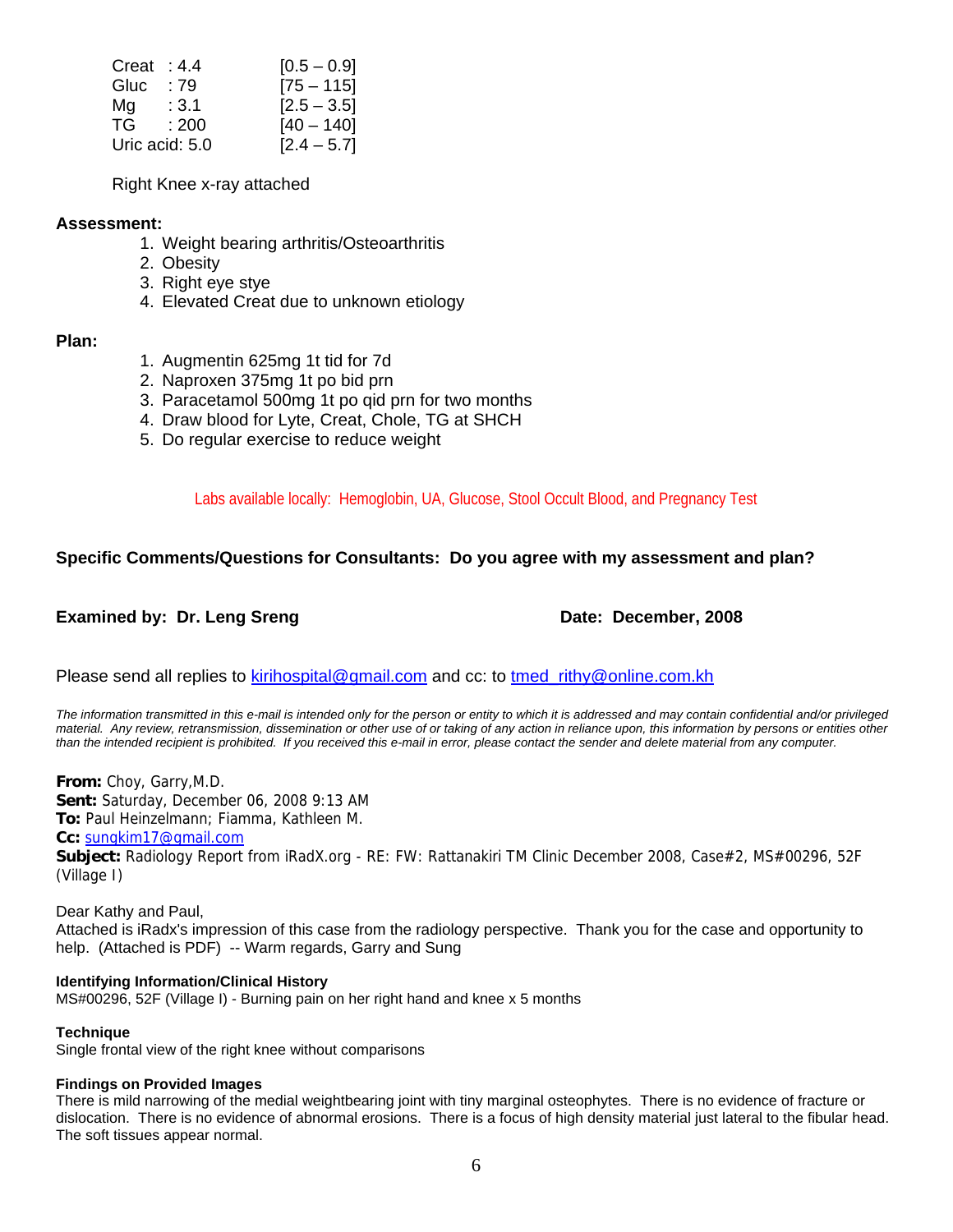#### **Impression**

1. Mild degenerative disease.

2. Focus of high density material lateral to the fibular head which could represent a foreign body or an overlapping object outside the patient. Examination of the lateral view or clinical correlation is recommended.

If additional imaging is made available, we could issue an addendum.

*Sung Kim, MD Garry Choy, MD MS 12/4/08*

From: **Patel, Dinesh,M.D.** <DGPATEL@partners.org> Date: Dec 4, 2008 12:17 AM Subject: Rattanakiri TM Clinic December 2008, Case#2, MS#00296, 52F (Village I) To: "Fiamma, Kathleen M." <KFIAMMA@partners.org>, kirihospital@gmail.com Cc: tmed\_rithy@online.com.kh

#### **Specific Comments/Questions for Consultants: Do you agree with my assessment and plan? Date: December, 2008**

Dear **Dr. Leng Sreng/Kathleen** 

Reviewed the story and exams and lab data Right hand and right knee pain X ray of the knee looks like non standing reveals narrowing of medial compartment indicating medial compartment osteo **arthritis** GOOD PLAN WITH ADDITIONS AND QUESTIONS

**Plan:** 

1. Augmentin 625mg 1t tid for 7d **WHY IS THIS GIVEN AS I DO NOT SEE ANY SPECIFIC INDICATION BUT MAY BE** 2. Naproxen 375mg 1t po bid prn  **I WOULD JUST USE THIS ONLY** 3. Paracetamol 500mg 1t po qid prn for two months WHY FOR TWO MONTHS USE AS NEEDED

4. Draw blood for Lyte, Creat, Chole, TG at SHCH

 **ADD SEDIMENTATION RATE WHY HIGH CREATININE** 5. Do regular exercise to reduce weight  **YES USE BRACE AS WELL** 

 **THIS DOES NOT LOOK LIKE RHEUMATOID IT WOULD AFFECT M.P. JOINT AND WRIST AND WOULD ON BOTH HANDS SHE PROBABLY HAS THUMB METACARPAL CARPAL JOINT ARTHRITIS** 

stay well thanks hopefully this will be of help dinesh

Dr. Dinesh Patel, M.D. Chief of Arthroscopic Surgery Massachusetts General Hospital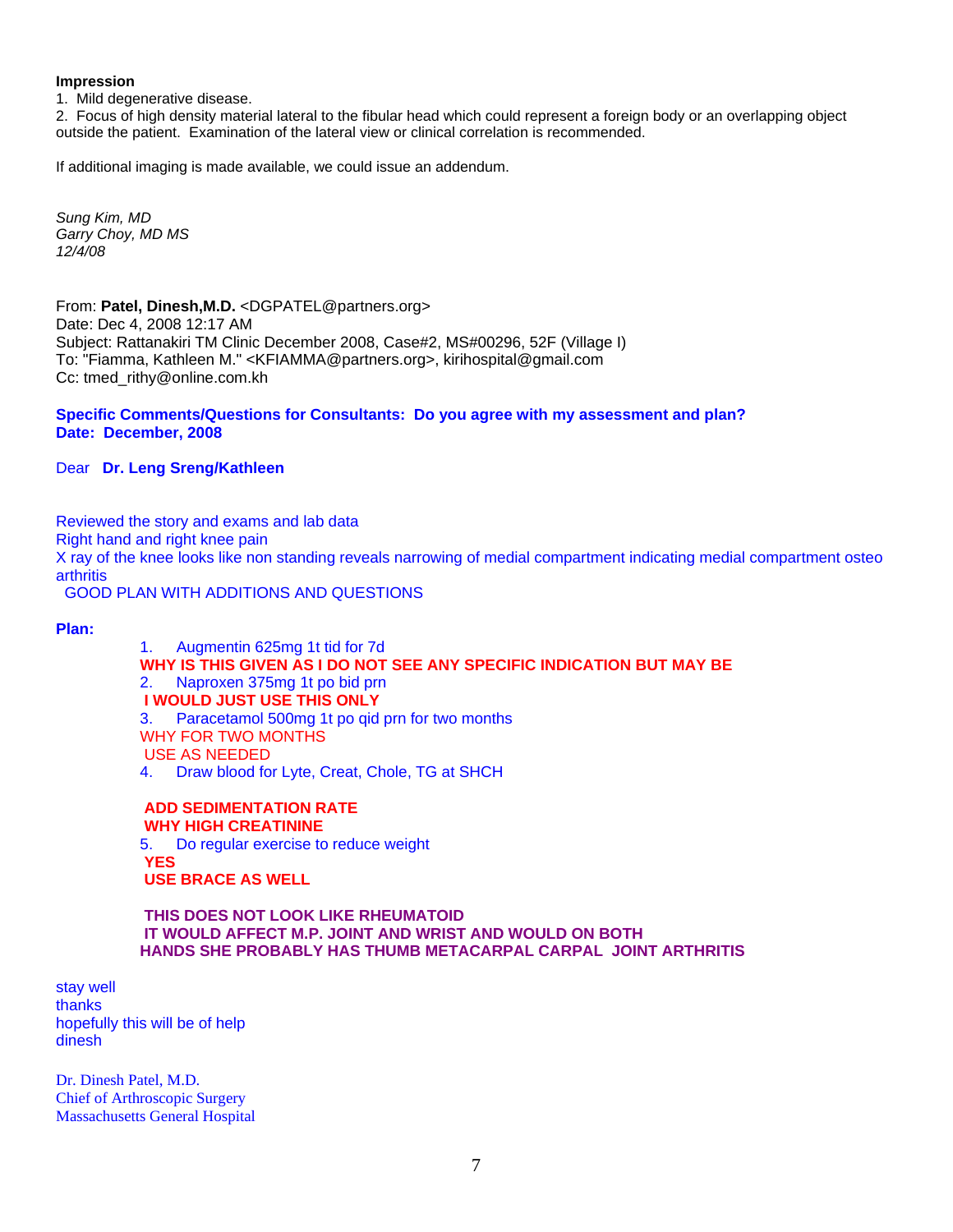Associate Clinical Professor Harvard Medical School

**From:** Hospital Rattanakiri Referral **Date:** Dec 4, 2008 10:20 AM **Subject:** Re: Rattanakiri TM Clinic December 2008, Case#2, MS#00296, 52F (Village I) **To:** "Patel, Dinesh,M.D." **Cc:** "Fiamma, Kathleen M."; tmed\_rithy@online.com.kh

Dear Dr. Patel,

Thank you for your reply to the Rattanakiri TM case. In answering your comments on the treatment plan, I think Dr. Sreng tx this pt w/t Augmentin for her stye and I agreed that she did not appear to presented with RA and most likely OA. Concerning giving medication for two months at a time is because we would like for the patient to follow up in two month and will not have enough meds to give out longer time either. This information is not so important in this case to help you help us. The high creatinine may be due to lab error because we saw this in many patients who were requested with this test. I think we will draw her blood and redo again at SHCH in Phnom Penh and we will add ESR to the request.

Again, thank you for your reply.

Best regards, Rithy

**From:** Hospital Rattanakiri Referral **Date:** Dec 3, 2008 3:59 PM **Subject:** Rattanakiri TM Clinic December 2008, Case#3, YT#00297, 47M (Kalai II Village) **To:** "Paul J. M.D. Heinzelmann"; Joseph Kvedar; "Kathleen M. Kelleher"; Chau Rithy; Kruy Lim **Cc:** Bernie Krisher; Noun SoThero; Ed & Laurie Bachrach

Dear all,

This is case number 3, YT#00297, 47M and photos.

Best regards, Dr. Sreng/Sovann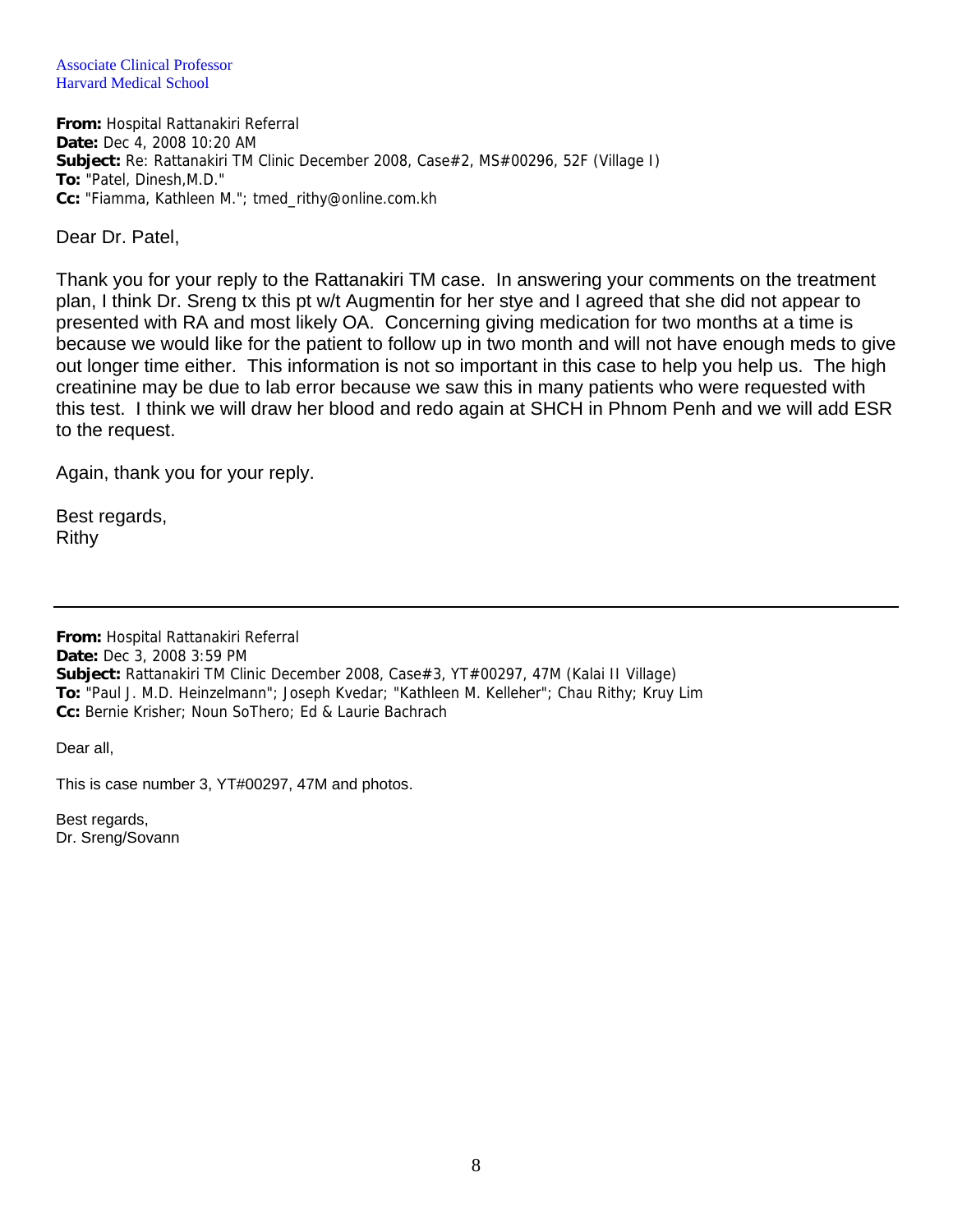### **Rattanakiri Provincial Hospital Telemedicine Clinic with Sihanouk Hospital Center of HOPE and Partners in Telemedicine**



**Patient: YT#00297, 47M (Kalai II Village)**

**Chief Complaint:** Joint pain x 2y

**HPI:** 47M, farmer, presented with symptoms of lower back joint pain then the pain developed to other joint of left arm and leg. A few months later he presented with right arm and leg joint pain but it is lesser than the left. He didn't seek care at hospital or consultation, just buy pain killer from pharmacy to relived pain. He denied of joint swelling,

redness, erythema, stiffness or any trauma.

**PMH/SH:** Unremarkable

**Social Hx:** Drinking more alcohol every day; smoking 5cig/day

**Family Hx:** None

**Medication:** 1. Pain killer prn



**Allergies:** NKDA

**ROS:** productive cough with white sputum, dyspnea, chest tightness, no fever, no hemoptysis, no weight loss

#### **PE:**

**Vital Signs: BP: 115/83 P: 75 R: 20 T: 36.5 O2 sat: 94% Wt: 47kg** 

**General:** Stable

**HEEN:** No oropharyngeal lesion, pink conjunctiva, no neck mass, no lymph node palpable, no JVD.

**Chest:** Wheezing on expiration on all lung lobes, no crackle; HRRR, no murmur

**Abdomen:** Soft, no tender, no distension, (+) BS, no HSM, no scar

**Extremity/Skin:** No joint deformity, no swelling, no redness, no stiffness

**MS/Neuro:** MS+4/5 on left arm, motor and sensory intact, DTRs+2/4, normal gait

#### **Previous Lab/Studies:**

 Hb: 12g/dl CXR photo attached

#### **Assessment:**

- 1. Pneumonia
- 2. COPD
- 3. Arthritis
- 4. Vit deficiency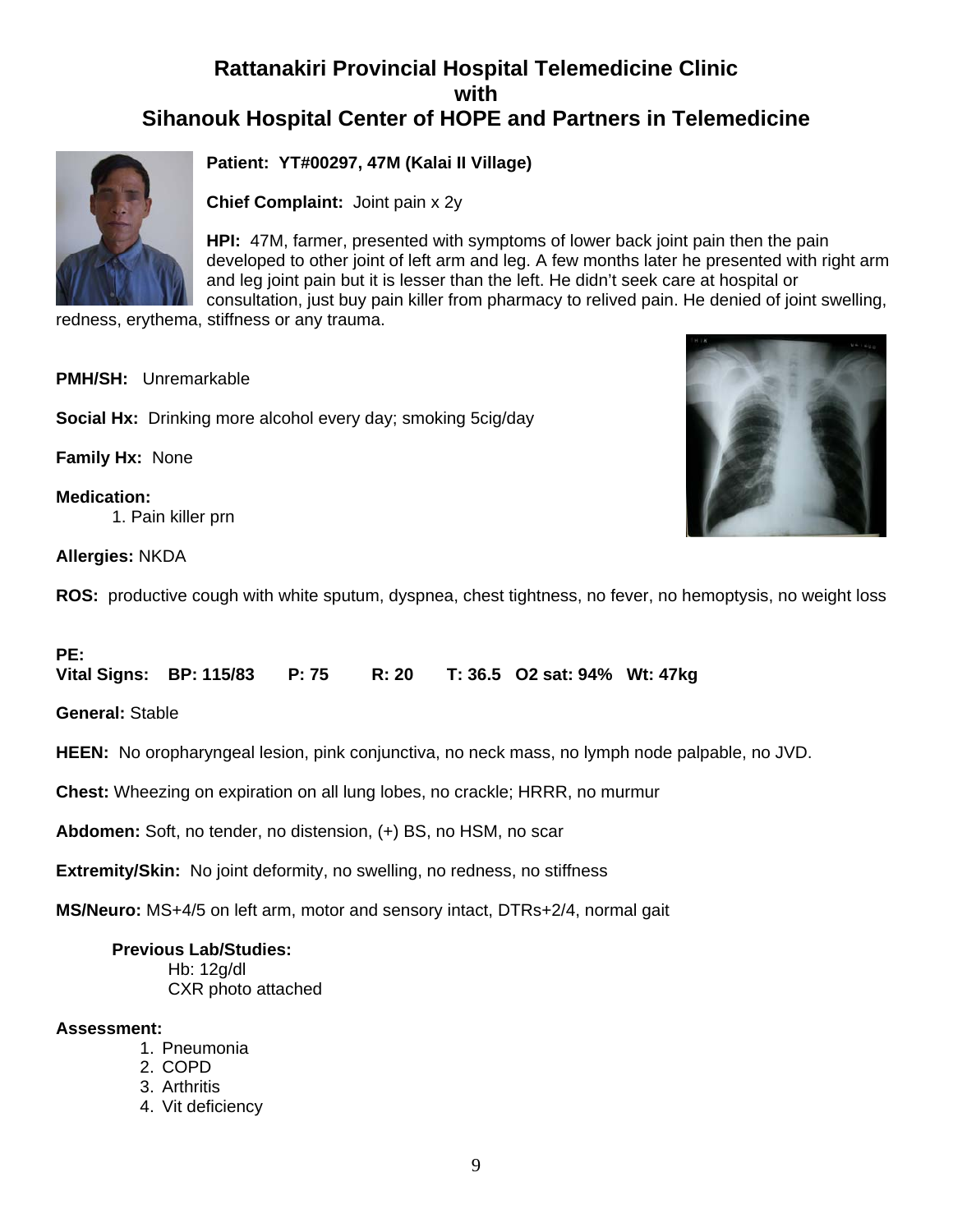#### **Plan:**

- 1. Clarithromycin 500mg 1t po bid x 10d
- 2. Salbutamol inhaler 2puffs bid prn SOB for two months
- 3. Paracetamol 500mg 1t po qid prn pain for two months
- 4. Naproxen 375mg 1t po bid prn severe pain for two months
- 5. MTV 1t po qd for two months
- 6. Alcohol and smoking cessation

#### Labs available locally: Hemoglobin, UA, Glucose, Stool Occult Blood, and Pregnancy Test

#### **Specific Comments/Questions for Consultants: Do you agree with my assessment and plan?**

#### **Examined by: Nurse Sovann Peng Date: December 3, 2008**

Please send all replies to [kirihospital@gmail.com](mailto:kirihospital@gmail.com) and cc: to tmed rithy@online.com.kh

*The information transmitted in this e-mail is intended only for the person or entity to which it is addressed and may contain confidential and/or privileged material. Any review, retransmission, dissemination or other use of or taking of any action in reliance upon, this information by persons or entities other than the intended recipient is prohibited. If you received this e-mail in error, please contact the sender and delete material from any computer.*

#### **From: Cusick, Paul S.,M.D.**

**Date:** Dec 4, 2008 8:09 PM **Subject:** RE: Rattanakiri TM Clinic December 2008, Case#3, YT#00297, 47M (Kalai II Village) **To:** "Fiamma, Kathleen M."; kirihospital@gmail.com **Cc:** tmed\_rithy@online.com.kh

Thank you for this consultation.

His joint pains are not symmetric and there is no swelling. This suggests an overuse arthritis/tendonitis etiology.

You do not describe any radicular pain into the neck or lower extremities so that vertebral disc pathology/herniation is unlikely.

A 47 year old farmer is susceptible for musculoskeletal damage and chronic overuse inflammation.

Warming the joints with a warm/wet towel for 30 minutes after working may help. treatment with anti inflamatory medication and tylenol are fine.

His xray suggests obstructive lung disease and a possible infiltrate in the Right middle/lower lobe.

antibiotic and salmeterol inhaler are appropriate choices given his wheezing and productive cough.

Alcohol and tobacco cessation would be important.

Hgb is 12. This is below normal I believe. Is there any sign of intestinal bleeding?

You might want to take a stool guiac.

Best of luck.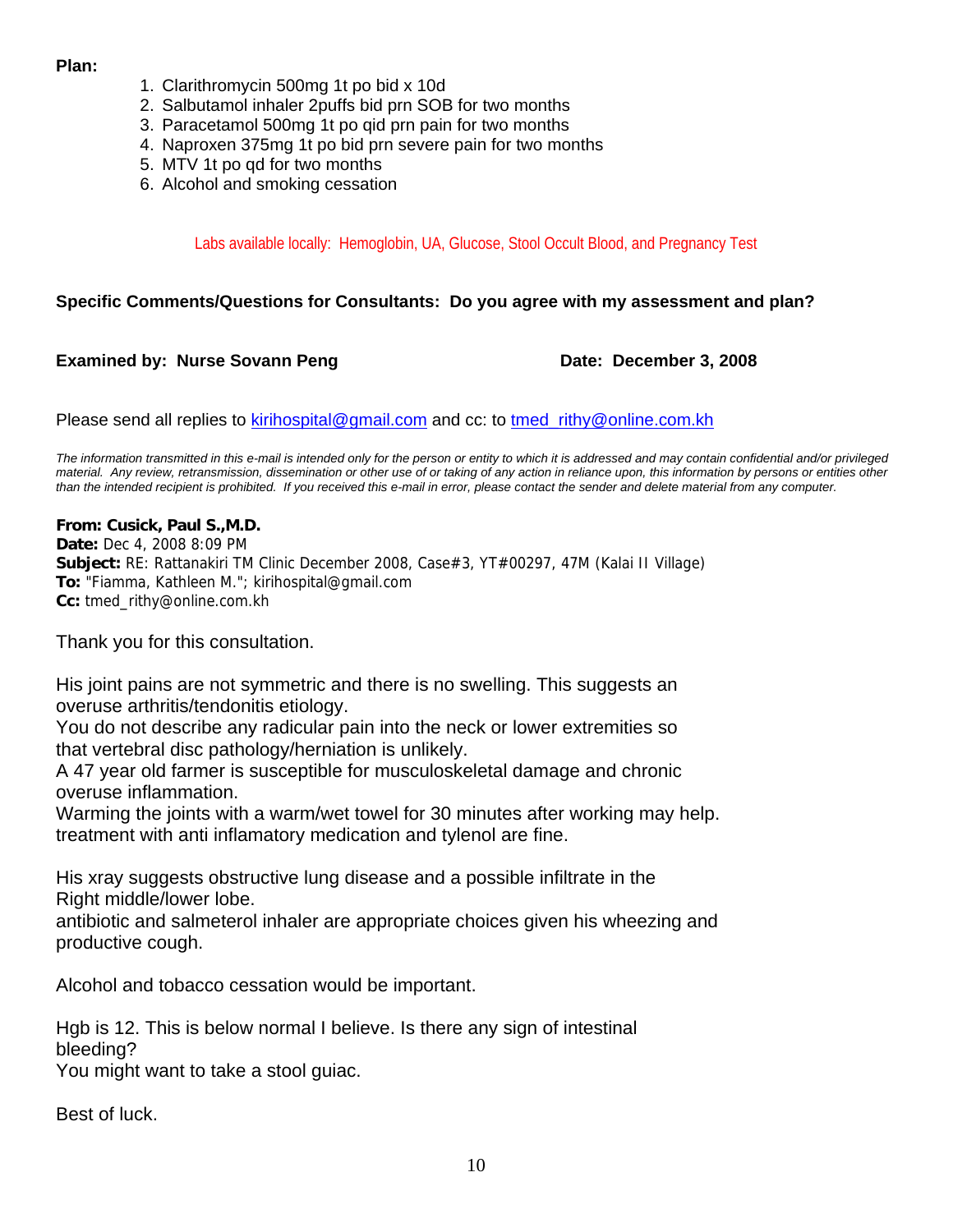### Paul Cusick (general interest)

**From:** Choy, Garry,M.D. **Sent:** Saturday, December 06, 2008 10:17 AM **To:** Paul Heinzelmann; Fiamma, Kathleen M. **Subject:** RE: FW: Rattanakiri TM Clinic December 2008, Case#3, YT#00297, 47M (Kalai II Village)

#### **Identifying Information/Clinical History**

YT#00297, 47M (Kalai II Village); 47M, farmer, presented with symptoms of lower back joint pain then the pain developed to other joint of left arm and leg. A few months later he presented with right arm and leg joint pain but it is lesser than the left. He didn't seek care at hospital or consultation, just buy pain killer from pharmacy to relived pain. He denied of joint swelling, redness, erythema, stiffness or any trauma.

#### **Technique**

Single frontal view of chest

#### **Findings on Provided Images**

There is patchy air space opacity in the right lower lobe with air bronchograms. The right upper lung interstitium appears more prominent but this may be due to technique or possible patchy consolidation. There is no associated effusion present. The left lung is clear. There is no pneumothorax. The cardiac and mediastinal silhouettes are normal for age. The bony thorax is within normal.

#### **Impression**

Likely right lower lobe pneumonia. In proper clinical setting, tuberculosis is also possible and must be excluded. Atypical pneumonia such as of fungal etiology is also possible but less likely. Follow up to resolution is recommended.

*Sung Kim, MD Garry Choy, MD MS 12/4/08*

**From:** Hospital Rattanakiri Referral **Date:** Dec 3, 2008 4:01 PM **Subject:** Rattanakiri TM Clinic December 2008, Case#4, CH#00298, 66M (Village IV) **To:** "Paul J. M.D. Heinzelmann"; Joseph Kvedar; "Kathleen M. Kelleher"; Kruy Lim; Chau Rithy **Cc:** Bernie Krisher; Noun SoThero; Ed & Laurie Bachrach Dear all,

This is case number 4, CH#00298, 66M and photos.

Best regards, Dr. Sreng/Sovann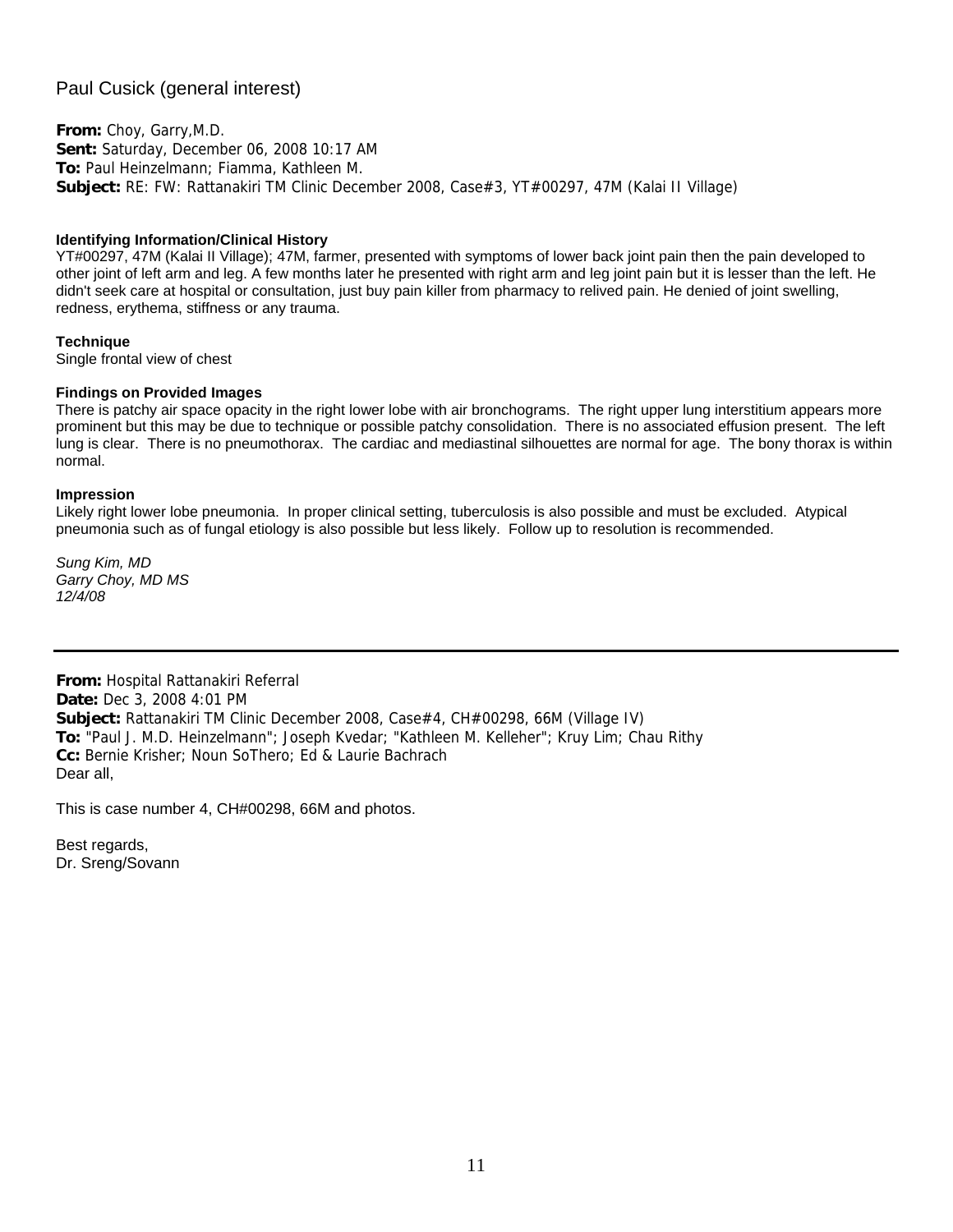## **Rattanakiri Provincial Hospital Telemedicine Clinic with Sihanouk Hospital Center of HOPE and Partners in Telemedicine**



### **Patient: CH#00298, 66M (Village IV)**

**Chief Complaint:** HA and neck tension x 2y

**HPI:** 66M presented with symptoms of puffy on the face, HA, neck tension, fatigue for a few days then BP checked at private clinic was 180/?. He bought Chinese medicine (Antihypertensive) taking 1t po qd. A few weeks later his BP decrease to 150/? and sometime he increase to 2t he felt worse and didn't take it when he became better. He denied of sore throat, chest pain, orthopnea, dyspnea, and edema, hematuria, dysuria.

### **PMH/SH:** Unremarkable

**Social Hx:** Casually drinking alcohol; smoking 3pack of cig/day stopped for 3y

### **Family Hx:** None

#### **Medication:**

- 1. Combination of Aceclofenac 100mg and Paracetamol 500mg 1t po qd
- 2. Antihypertensive Chinese medicine 1t po prn Contains:

| Reserpine<br>0.032mg         |                   |
|------------------------------|-------------------|
| Potassium chloride           | 3.1 <sub>mg</sub> |
| <b>HCTZ</b>                  | 3.1 <sub>mg</sub> |
| Vit B1                       | 1 <sub>mg</sub>   |
| Diazepam                     | 1mg               |
| Promethazine HCI             | 2.1mg             |
| Dihydralazine sulphate 4.2mg |                   |
| Calcium pantothenate 1mg     |                   |
| Magnesium Trisilicate 30mg   |                   |
| Vit B6                       | 1mg               |

#### **Allergies:** NKDA

**ROS:** History of 3y right hip pain radiated to right leg, relived by massage and pain killer, no joint swelling, no redness, no stiffness; echymosis when pressed more or trauma to the skin, echymosis disappeared in a week

#### **PE:**

Vital Signs: BP: 154/98 (both arms) P: 75 R: 20T: 37 Wt: 69kg

#### **General:** Stable

**HEEN:** No oropharyngeal lesion, pink conjunctiva, no neck mass, no lymph node palpable, no JVD.

**Chest:** CTA bilaterally, no rales, no rhonchi; HRRR, no murmur

**Abdomen:** Soft, no tender, no distension, (+) BS, no HSM, no scar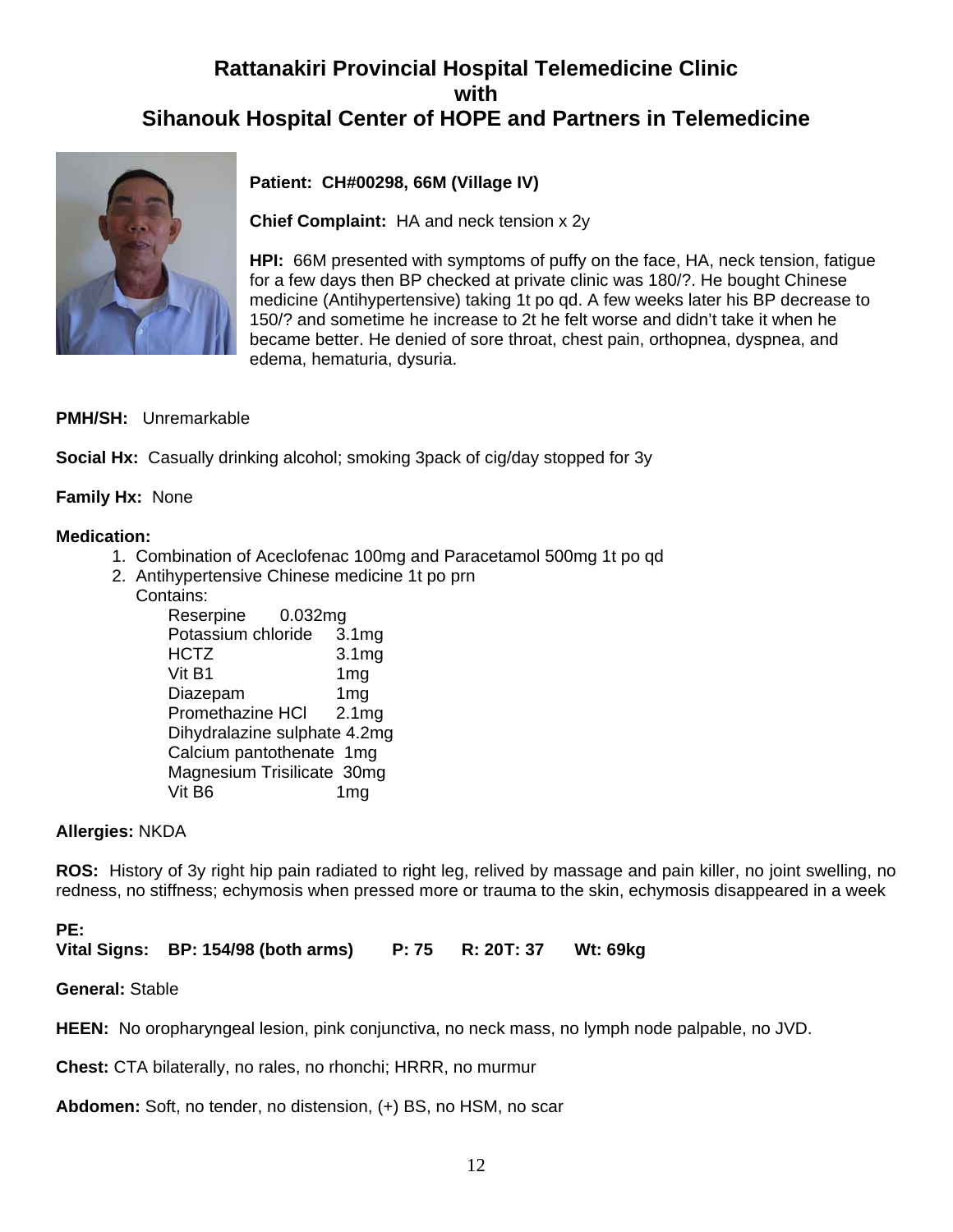**Extremity/Skin:** No edema, no lesion, (+) dorsalis pedis pulse

**MS/Neuro:** MS+5/5, motor and sensory intact, DTRs+2/4, normal gait

**Previous Lab/Studies:** 

On December 2, 2008

| Creat : 3.3  |                      | $[0.5 - 0.9]$ |
|--------------|----------------------|---------------|
| Gluc : $106$ |                      | $[75 - 115]$  |
|              | Lyte : not available |               |

#### **Assessment:**

- 1. HTN
- 2. Sciatica

#### **Plan:**

- 1. HCTZ 12.5mg 2t po qd for two months for two months
- 2. Paracetamol 500mg 1t po qid prn pain for two months
- 3. Naproxen 375mg 1t po bid prn severe pain for two months
- 4. Draw blood for Lyte, Creat, Glcu, TG and Tot chole at SHCH
- 5. Eat low Na+ diet, do regular exercise

Labs available locally: Hemoglobin, UA, Glucose, Stool Occult Blood, and Pregnancy Test

### **Specific Comments/Questions for Consultants: Do you agree with my assessment and plan?**

### **Examined by: Nurse Sovann Peng Case Constrained By: Nurse Sovann Peng Constrained Date: December 3, 2008**

Please send all replies to [kirihospital@gmail.com](mailto:kirihospital@gmail.com) and cc: to tmed rithy@online.com.kh

*The information transmitted in this e-mail is intended only for the person or entity to which it is addressed and may contain confidential and/or privileged material. Any review, retransmission, dissemination or other use of or taking of any action in reliance upon, this information by persons or entities other than the intended recipient is prohibited. If you received this e-mail in error, please contact the sender and delete material from any computer.*

**From:** Tan, Heng Soon,M.D. **Sent:** Wednesday, December 03, 2008 2:36 PM **To:** Fiamma, Kathleen M. **Subject:** RE: Rattanakiri TM Clinic December 2008, Case#4, CH#00298, 66M (Village IV)

This 66 M has moderate hypertension with renal insufficiency without heart failure, fluid overload, stroke or peripheral vascular disease. Fundoscopy to check for arteriolar narrowing will provide some clues as to the chronciity of hypertension. An EKG will confirm normal heart size and rule out previous cardiac ischemic disease. Since he has renal insufficiency, serum sodium, potassium and bicarbonate are necessary to check for electrolyte and acid base status.

A workup to exclude renal hypertension is necessary in this presentation. Urinalysis to look for white cell casts and proteinuria will rule out chronic gloemerulonephritis as a cause of hypertension. ESR will rule out vasculitis as a cause of renal insufficiency and hypertension. Nothing in the history suggests a systemic rheumatic condition like sarcoidosis [skin nodules] or inflammatory arthritis as a cause of chronic renal disease. FBS and urinalysis will rule out diabetes.

Ideally, other secondary causes of hypertension could be considered: renal artery stenosis [renal artery doppler studies and renal ultrasound to check for renal size], hyperaldosteronism [check serum renin and aldosterone levels], adrenal pheochromocytoma [serum or urine metanephrines].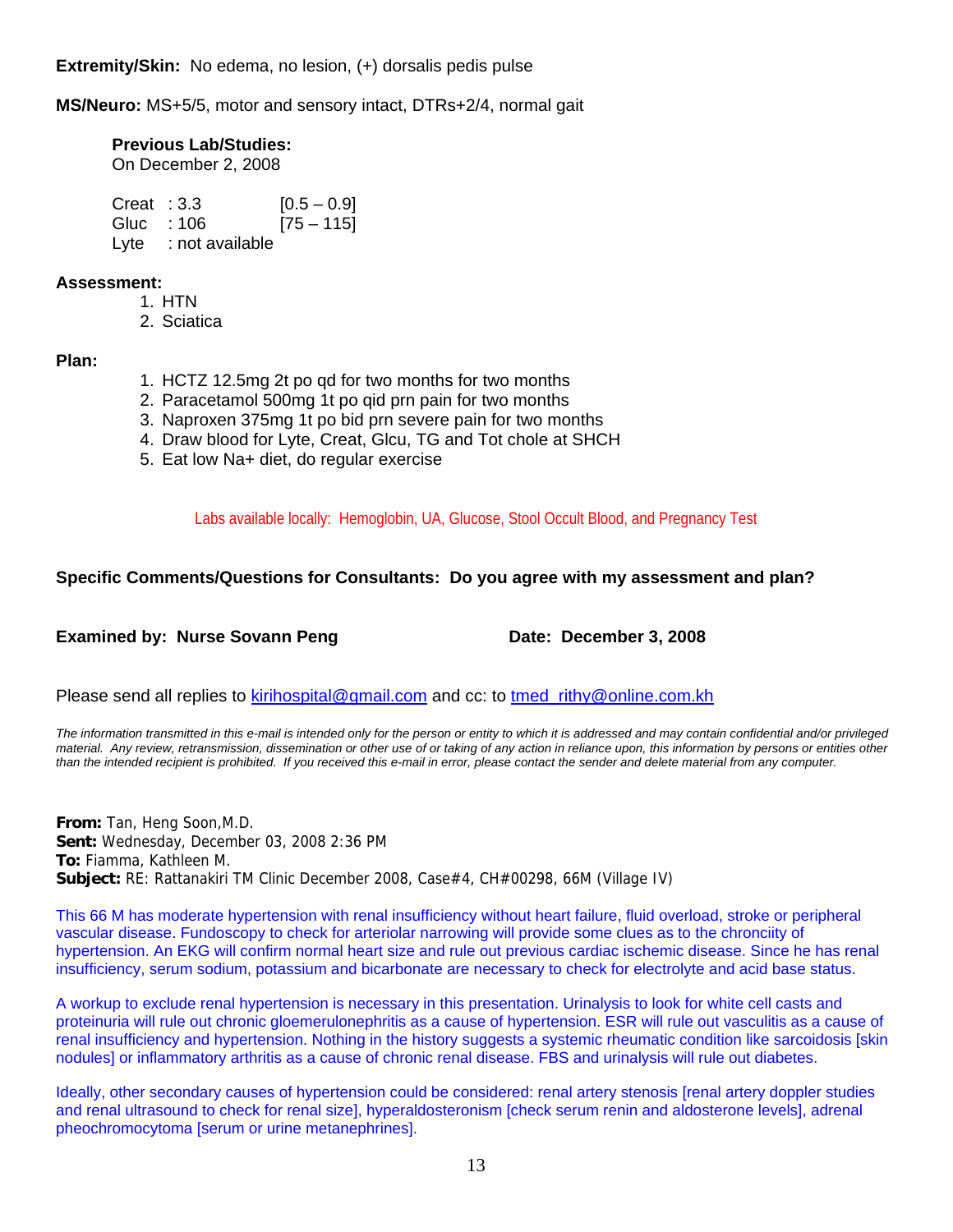If indeed it is only chronic untreated essential hypertension that is the cause of renal insufficiency, then he should be treated quite aggressively to lower blood pressure and protect the kidneys from further damage. He should avoid any NSAID like naproxen that could be renal toxic. HCTZ would be a good first choice if he has fluid retention, otherwise pre renal azotemia will occur with HCTZ therapy. In any case, HCTZ will probably not be potent enough to control his hypertension. He should start lisinopril 5 mg daily as well while monitoring serum creatinine and potassium in the first month.

Right hip pain needs to be clarified. How would you distinguish between hip arthritis and sciatica? If hip flexion, internal and external rotations are full and without pain, then there is no hip arthritis. If there is lumbar spine tenderness, positive straight leg raise with neuralgic pain shooting down leg and evidence of decreased sensation in foot, weakness in great toe extension or loss of ankle reflex, then sciatica is more likely. LS spine and hip x-rays could be considered. Since NSAID should be avoided, arthritic pain can be treated with paracetamol as well as with physical therapy to strengthen the joint muscles. If it is sciatica, then again paracetamol and perhaps the addition of codeine for more severe pain could be used. Physical therapy would be useful. If these fail, ideally epidural steroid and lidocaine injections will be the next step.

Heng Soon Tan, MD

#### **From: Hospital Rattanakiri Referral**

**Date:** Dec 3, 2008 4:20 PM **Subject:** Rattanakiri TM clinic case #5, SS#00299, 46F (Thmey village) **To:** Chau Rithy; Kruy Lim; "Paul J. M.D. Heinzelmann"; "Kathleen M. Kelleher"; Joseph Kvedar Cc: Bernie Krisher; Noun SoThero; Ed & Laurie Bachrach

Dear all

This is case #5 SS#00299, 46F and photos.

Best regards, Dr Sreng/Sovann

### **Rattanakiri Provincial Hospital Telemedicine Clinic with Sihanouk Hospital Center of HOPE and Partners in Telemedicine**



### **Patient: SS#00299, 46y F (Thmey Village)**

**Chief Complaint:** Polyuria, asthenia and palpitation for 8y

**HPI:** 46F presented with symptoms of cold extremity, diaphoresis, dyspnea, palpitation, polyuria, weight loss 10kg, she was examined at private clinic and told she has DMII. She didn't got treatment from health care provider, she just bought Chinese medicine (antihyperglycemic) 1t bid but her symptoms seem not better so she come to consult with us.

**PMH/SH:** PTB with completed treatment in next month

**Social Hx:** no smoke, no EtOH

**Family Hx:** Her sister with PTB

**Medication:** Chinese medication (Glibenclamide combination) 1t po bid

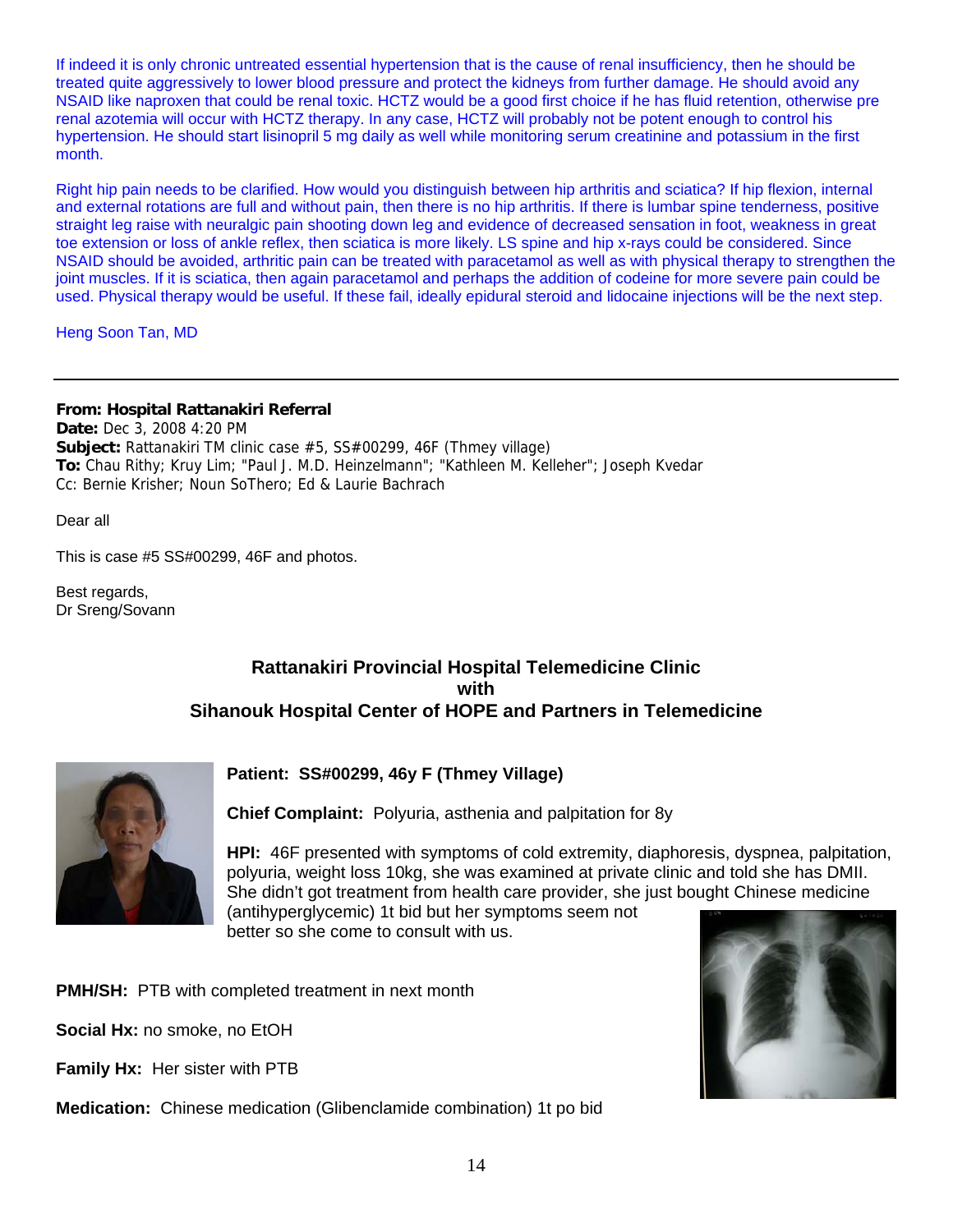#### **Allergies:** NKDA

**Family Hx:** None

**ROS:** none

**PE:** 

| .                      |      |      |        |         |
|------------------------|------|------|--------|---------|
| Vital Signs: BP 118/83 | P 93 | R 20 | T 36.5 | Wt 40kg |

**General:** Alert and orientedx3

**HEENT:** No icteric, pink conjunctiva, no oropharyngeal lesions

**Chest:** Clear BS bilaterally, no crackle, no ronchi, H RRR without murmur

**Abdomen:** Soft, non tender, active BS, no organomegaly

**Musculoskeletal:** no gross masses or lesions or rashes

**Extremity/Skin:** No edema, no foot wound, no rash

**Neuro:** Normal DTRs, mortor and sensory intact

#### **Lab/Studies Requests:**

December 2, 2008 U/A : Glucose 4+ Total cholesterol 127mg/dl, Triglyceride : 290mg/dl, Glucose : 222.5mg/dl Creatinine : 6.2mg/dl Chest X-ray attached

#### **Assessment:**

1. DMII

#### **Plan:**

- 1. Glibenclamide 5mg 1tb bid for two months
- 2. Aspirine 300mg 1/4 tab qd for two months
- 3. Fenofibrate 100mg 1tb qd for 2months
- 4. Captopril 25mg 1/4 tab bid for two months

#### **Comments/Notes:** Do you agree with assessment and plan?

#### **Examined by: MA Koh Polo Date: December 3, 2008**

Please send all replies to **kirihospital@gmail.com** and cc: to [tmed\\_rithy@online.com.kh](mailto:tmed_rithy@bigpond.com.kh) . *The information transmitted in this e-mail is intended only for the person or entity to which it is addredded and may contain confidential and/or privileged material. Any review, retransmission, dissemination or other use of or taking of any action in reliance upon, this information by persons or entities other than the intended recipient is prohibited. If you received this e-mail in error, please contact the sender and delete material from any computer.*

**From:** Fang, Leslie S.,M.D. **Sent:** Wednesday, December 03, 2008 1:37 PM **To:** Fiamma, Kathleen M. **Cc:** Heinzelmann, Paul J.,M.D. **Subject:** RE: Rattanakiri TM clinic case #5, SS#00299, 46F (Thmey village)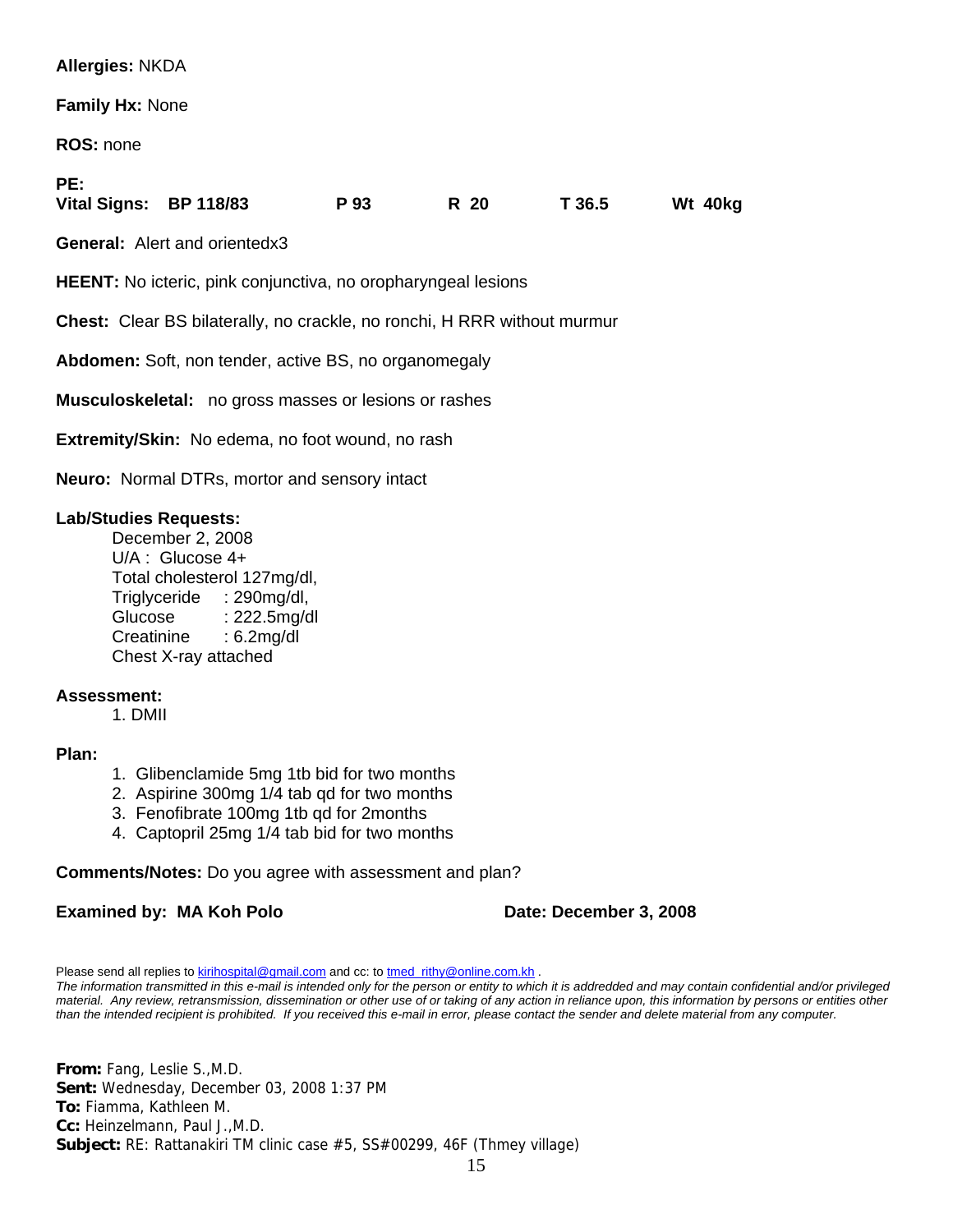1. She does appear to have diabetes mellitus with hypertriglyceridemia and the appropriate treatment has been started 2. I am surprised by the creatinine of 6.2 mg/dl: I hope that this is a typo since there is no reason to expect this degree of renal dysfuntion in this lady. The absence of proteinuria makes diabetic nephropathy not likely. Can you make sure that the creatinine is correct.

Leslie S.T. Fang, MD PhD

**From:** Hospital Rattanakiri Referral **Date:** Dec 4, 2008 10:30 AM **Subject:** Re: FW: Rattanakiri TM clinic case #5, SS#00299, 46F (Thmey village) **To:** "Fiamma, Kathleen M." <KFIAMMA@partners.org> **Cc:** Rithy <tmed\_rithy@online.com.kh>

Dear Kathy,

I hope you are well. The weather there must be very cold by now. It is quite chilly in Rattanakiri, but of course this is Cambodia which is probably warm to you.

Concerning the high creatinine, please inform the physicians on your side that there is a lab problem on this test and we will redo at our hospital SHCH in PP. We apologize for this problem.

Thanks, Rithy

From: **Fang, Leslie S.,M.D.** <LFANG@partners.org> Date: Dec 4, 2008 9:41 PM Subject: Re: FW: Rattanakiri TM clinic case #5, SS#00299, 46F (Thmey village) To: "Fiamma, Kathleen M." <KFIAMMA@partners.org>, kirihospital@gmail.com Cc: tmed\_rithy@online.com.kh

Thanks If the creatinine is indeed 6.2 mg/dl, we have a serious kidney issue

Leslie S.T. Fang, MD PhD

**From:** Choy, Garry,M.D. **Sent:** Saturday, December 06, 2008 8:35 AM **To:** Paul Heinzelmann; Fiamma, Kathleen M. **Cc:** [garryc@gmail.com](mailto:garryc@gmail.com) **Subject:** RE: FW: Rattanakiri TM clinic case #5, SS#00299, 46F (Thmey village)

Dear Paul and Kathy, Sung Kim and I looked at the x-ray for case SS 00299

Our opinion based on the provided image is:

iRadX Radiology Report Clinical history: Polyuria, asthenia and palpitation for 8y.

Technique: Single frontal view of the chest.

Comparison: None available.

Findings: The cardiac and mediastinal silhouettes are normal. There are scattered pleural parenchymal scars in the mid and upper lung. There are no focal consolidations, pneumothorax, or significant effusion. The bony thorax is normal for age.

Impression: No evidence of acute disease.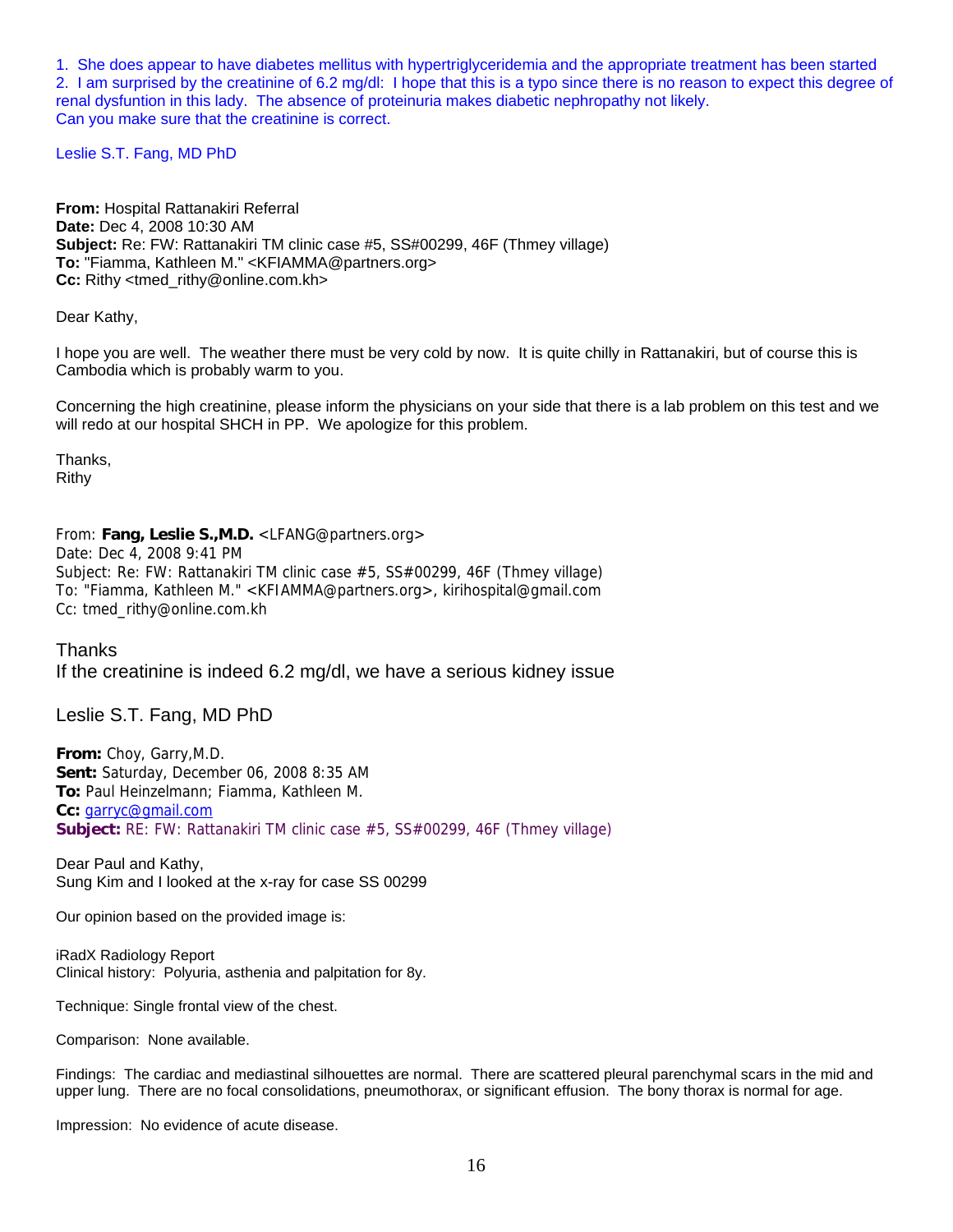**From:** Hospital Rattanakiri Referral **Date:** Dec 3, 2008 4:34 PM **Subject:** Rattanakiri TM clinic last case SS#00300, 9F (village II) **To:** Chau Rithy; Kruy Lim; "Paul J. M.D. Heinzelmann"; Joseph Kvedar; "Kathleen M. Kelleher" **Cc:** Bernie Krisher; Noun SoThero; Ed & Laurie Bachrach

Dear all,

This is the last case for Rattanakiri TM Clinic December 2008, Case number 6, and photos. Please reply to the case before Thursday afternoon. Thank you very much for your cooperation and support in this project.

Best regards, Dr. Sreng/Sovann

### **Rattanakiri Provincial Hospital Telemedicine Clinic with Sihanouk Hospital Center of HOPE and Partners in Telemedicine**



**Patient: SS#00300, 9F (Village II)**

**Chief Complaint:** Body and face skin lesion x 4y

**HPI:** 9F brought to us by her mother complaining of skin lesion. Her mother noticed the hypopigmented skin lesion started on the right waist about 3x4cm without pruritus, erythema, insect bite or trauma, a few month later it developed to other places as chest, left axillary and in these 5 months it developed to the face

and neck. She also noticed the eyelash and hair became white where the lesion developed. She brought her child to provincial hospital and treated with ointment but it seems not better.

**PMH/SH:** Malaria in 2006

**Social Hx:** First child among 3 children

**Family Hx:** No family of leprosy, no neighbors with leprosy

**Medication:** None

**Allergies:** NKDA

**ROS:** No fever, no cough, normal appetite, normal bowel movement, normal urination

**PE: Vital Signs: BP: 94/50 P: 78 R: 24 T: 37.5 O2 sat: 98% Wt: 11kg** 

### **General:** Stable

**HEEN:** No oropharyngeal lesion, pink conjunctiva, no neck mass, no lymph node palpable



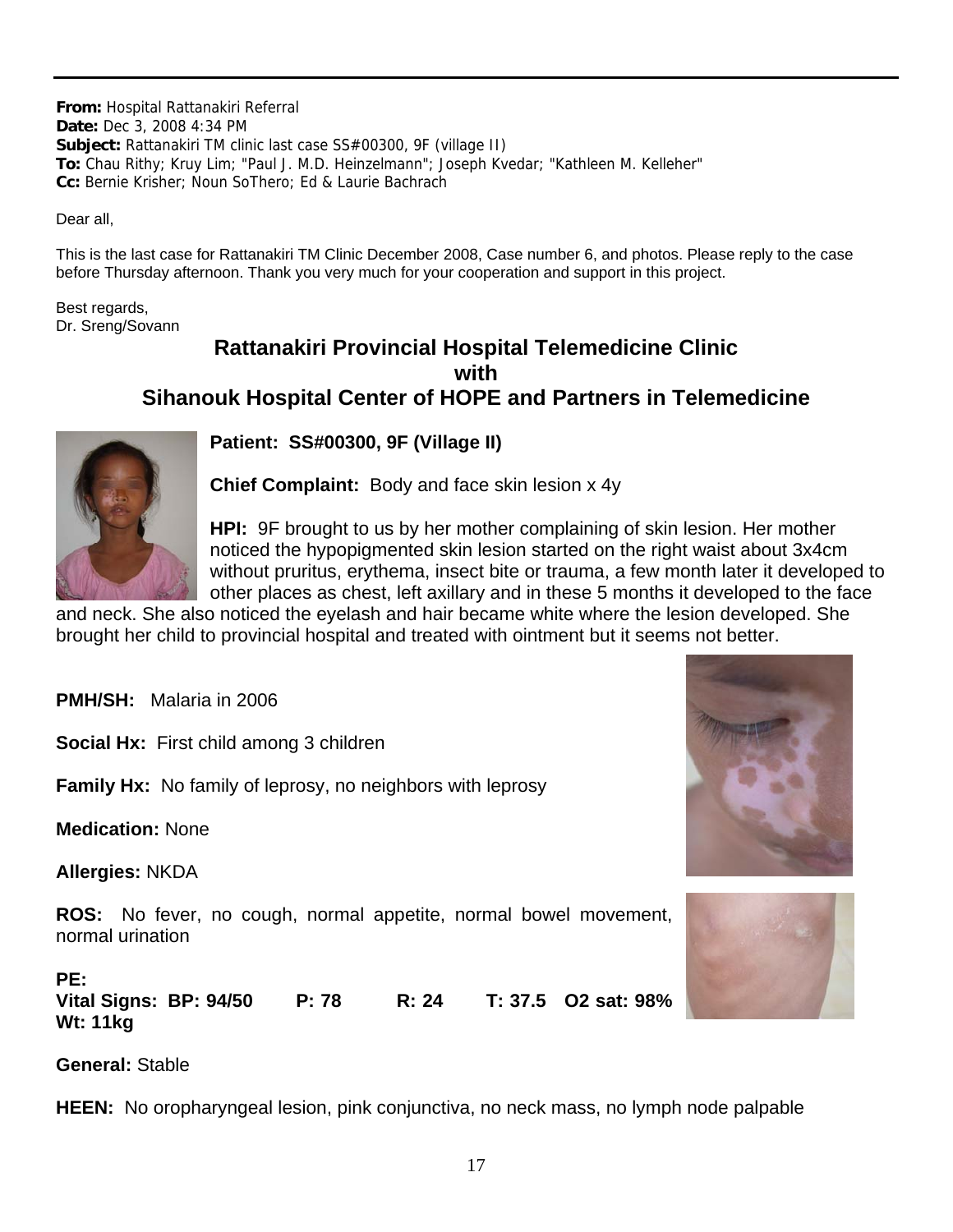**Chest:** CTA bilaterally, no rales, no rhonchi; HRRR, no murmur

**Abdomen:** Soft, no tender, no distension, (+) BS, no HSM, no scar

**Skin:** Hypopigmented skin lesion on right maxilla, neck with soft skin, eyelash and hairs in lesion area turn to white, the dermatome on right waist, left axillary as in the pictures

**Neuro:** Sensory on lesion is not known due to patient is too young to tell us if we touch her skin or not when we do the test

### **Previous Lab/Studies:**

 WBC : 6000/mm3  $Ht = 37%$ Other : Unavailable

### **Assessment:**

- 1. Leprosy?
- 2. Vertiligo?
- 3. Syphilis??

### **Plan:**

- 1. Zinc oxide cream apply bid for two months
- 2. Prevent from sun exposure
- 3. Draw blood for CBC, Lyte, Creat, Gluc and RPR at SHCH

Labs available locally: Hemoglobin, UA, Glucose, Stool Occult Blood, and Pregnancy Test

### **Specific Comments/Questions for Consultants: Do you agree with my assessment and plan?**

### **Examined by: Nurse Sovann Peng Date: December 3, 2008**

Please send all replies to [kirihospital@gmail.com](mailto:kirihospital@gmail.com) and cc: to [tmed\\_rithy@online.com.kh](mailto:tmed_rithy@bigpond.com.kh)

*The information transmitted in this e-mail is intended only for the person or entity to which it is addressed and may contain confidential and/or privileged material. Any review, retransmission, dissemination or other use of or taking of any action in reliance upon, this information by persons or entities other than the intended recipient is prohibited. If you received this e-mail in error, please contact the sender and delete material from any computer.*

**From:** Kvedar, Joseph Charles,M.D. **Sent:** Wednesday, December 03, 2008 2:22 PM **To:** Fiamma, Kathleen M. **Subject:**

I agree with the differential and the Rx plan, though it is most likely vitiligo. The big issue for her is going to be keeping it from direct sunlight. Treatment options for vitiligo are limited and include phototherapy (not natural sunlight alone, but photochemotherapy with psoralens) and topical tacrolimus. My guess is that the latter is not available in Cambodia. The





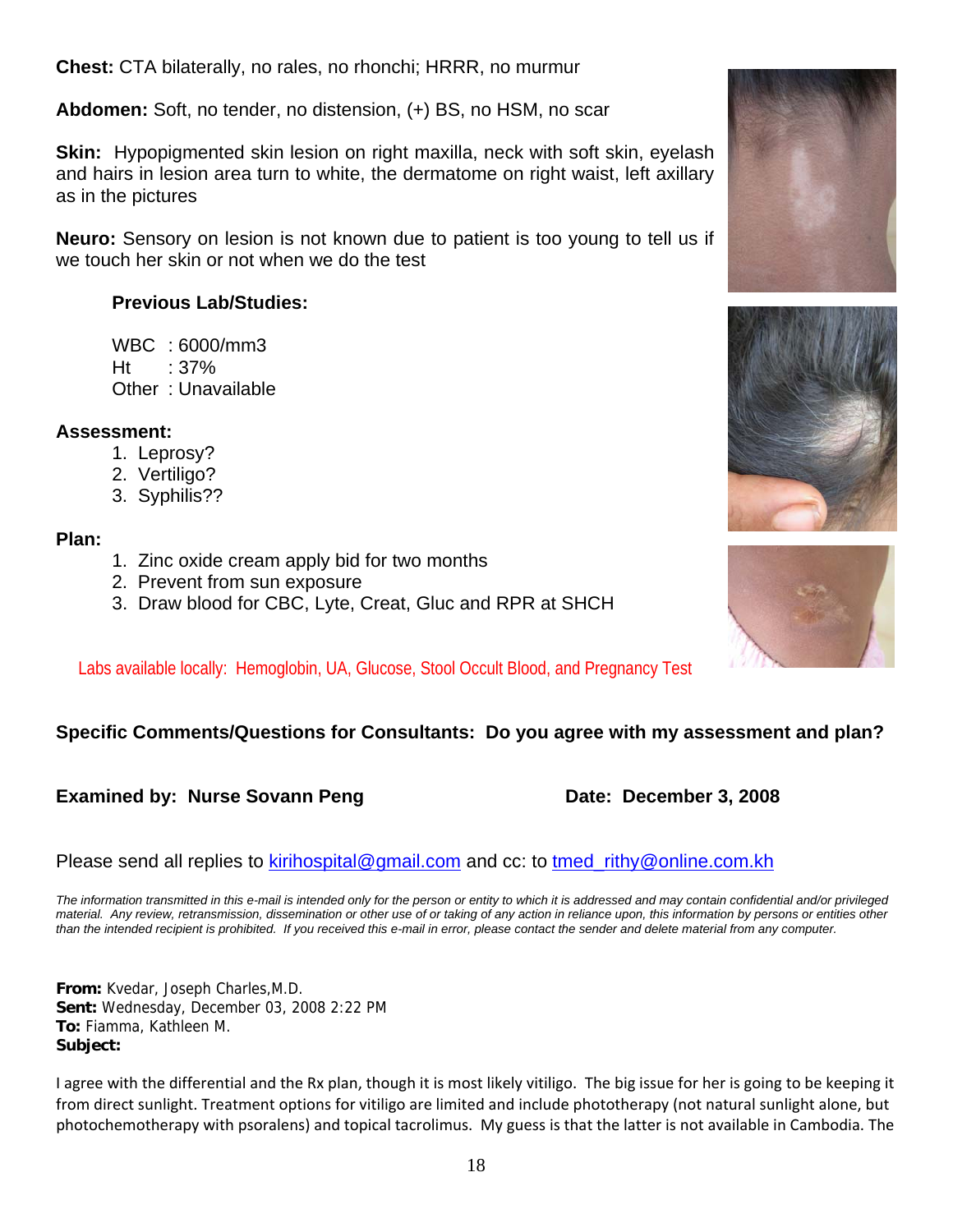former would be very tricky as the patient would need to take small doses, restrict her time in the sun for two days after, and wear strict eye UV protection.

There are cover-up type make ups one can wear that blend quite well. Also, they will likely be interested in prognosis (how fast will it spread?). This is unpredictable as well.

‐‐ Joseph C. Kvedar, MD Director, Center for Connected Health Partners HealthCare System, Inc. Associate Professor of Dermatology Harvard Medical School

25 New Chardon Street Suite 400 D Boston, MA 02114

[www.connected](http://www.connected-health.org/)‐health.org

# **Thursday, December 04, 2008**

## **Follow-up Report for Rattanakiri TM Clinic**

There were 6 new patients seen during this month TM clinic at Rattanakiri Referral Hospital (RRH). The data of 6 cases was transmitted and received replies from both Phnom Penh and Boston, other 17 patients came for follow up and refill medication, and 3 patients seen by PA Rithy for minor problems without sending data. Per advice sent by Partners in Boston and Phnom Penh Sihanouk Hospital Center of HOPE as well as advices from PA Rithy on site, the following patients were managed and treated per local staff:

[Please note that in general the practice of dispensing medications at RRH for all patients is usually limited to a maximum of 7 days treatment with expectation of patients to return for another week of supplies if needed be. This practice allows clinicians to monitor patient compliance to taking medications and to follow up on drug side effects, changing of medications, new arising symptoms especially in patients who live away from the town of Banlung and/or illiterate. Nearly all medications and some lab tests not available/done at RRH are provided by SHCH to TM patients at no cost]

### **Treatment Plan for Rattanakiri TM Clinic December 2008**

#### **1. TB#00295, 14F (Kalai Village) Diagnosis:**

- 1. Congestive Heart Failure?
	- 2. VHD (MR/MS)??
	- 3. Dilated cardiomyopathy
	- 4. Pneumonia
	- 5. PTB?

#### **Treatment:**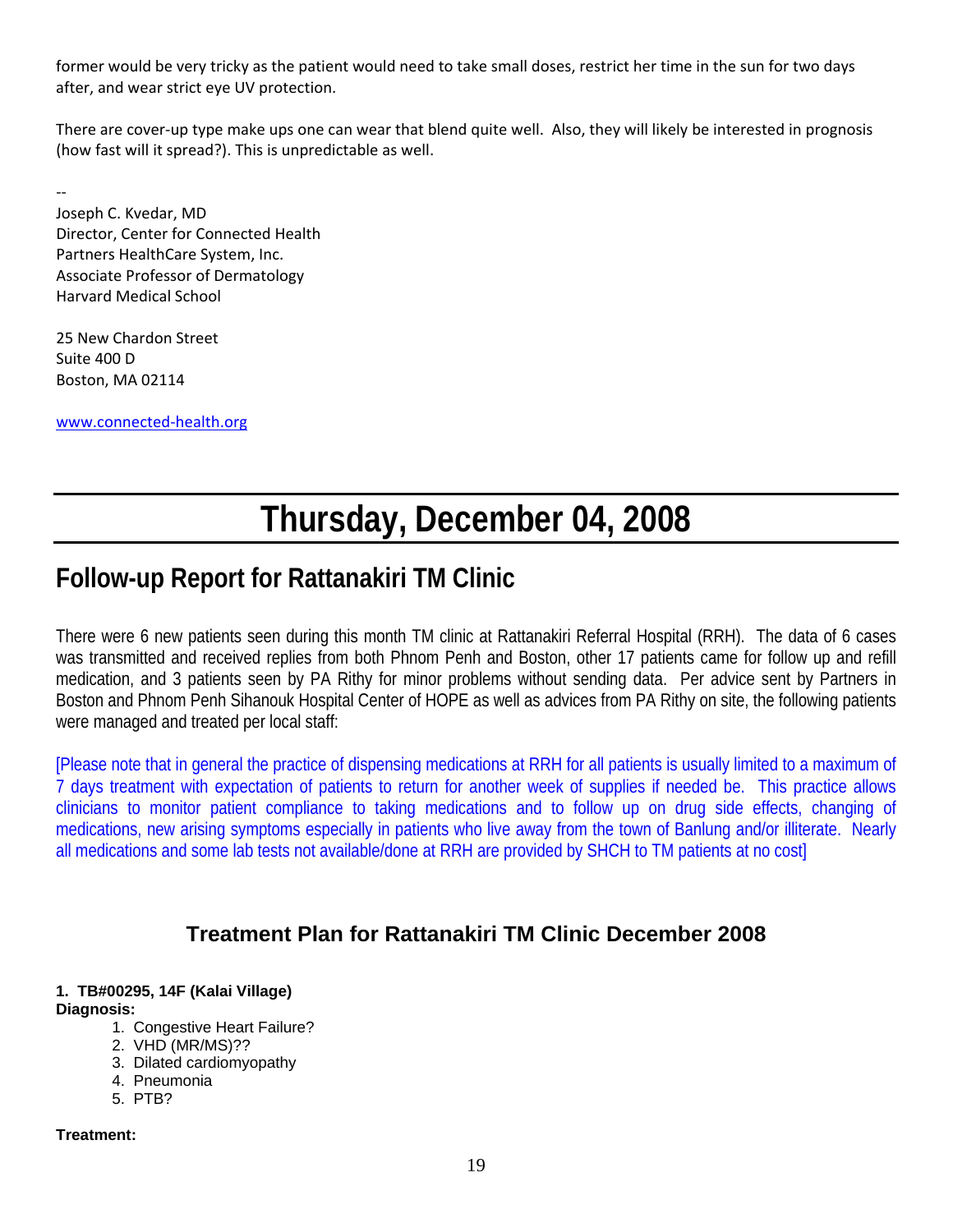- 1. Do AFB smear in local hospital
- 2. Atenolol 50mg 1/4t po bid for two months (#30)
- 3. Furosemide 20mg 1t po qd for 2weeks (#14)
- 4. Clarithromycin 500mg 1/2t po bid for 10d (#10)
- 5. MTV 1t po qd for two months (#60)
- 6. Naproxen 375mg 1t po qd prn pain/fever (#20)
- 7. Draw blood for Lyte, Creat, Gluc at SHCH
- 8. Refer to Phnom Penh for 2D echo of the heart or possible heart surgery

#### **Lab result on December 05, 2008**

| <b>WBC</b>  | $=7.9$  | [4 - 11x10 <sup>9</sup> /L] | Na    | $=138$  | $[135 - 145]$ |
|-------------|---------|-----------------------------|-------|---------|---------------|
| RBC         | $= 5.3$ | $[3.9 - 5.5x10^{12}/L]$     | K     | $= 3.2$ | $[3.5 - 5.0]$ |
| Hb          | $=13.5$ | $[12.0 - 15.0g/dL]$         | СI    | $=106$  | [95 - 110]    |
| Ht          | $=45$   | $[35 - 47\%]$               | Creat | $=70$   | [44 - 80]     |
| <b>MCV</b>  | $= 84$  | $[80 - 100$ fl]             | Gluc  | $=4.3$  | $[4.2 - 6.4]$ |
| <b>MCH</b>  | $= 26$  | $[25 - 35pg]$               |       |         |               |
| $MHCH = 30$ |         | $[30 - 37\%]$               |       |         |               |
| Plt         | $= 144$ | $[150 - 450x10^9/L]$        |       |         |               |
| Lym         | $=2.0$  | $[1.0 - 4.0x10^9/L]$        |       |         |               |
| Mxd         | $=0.4$  | $[0.1 - 1.0x10^9/L]$        |       |         |               |

#### **2. MS#00296, 52F (Village I)**

#### **Diagnosis:**

1. Weight bearing arthritis/Osteoarthritis

Neut = 5.5  $[1.8 - 7.5 \times 10^9/\text{L}]$ 

- 2. Obesity
- 3. Right eye stye

#### **Treatment:**

- 1. Augmentin 625mg 1t tid for 7d (buy)
- 2. Naproxen 375mg 1t po bid prn (#)
- 3. Paracetamol 500mg 1t po qid prn for two months (#)
- 4. Draw blood for Lyte, Creat, Chole, TG at SHCH
- 5. Do regular exercise to reduce weight

#### **Lab result on December 05, 2008**

| Nа             | $=145$  | $[135 - 145]$      |
|----------------|---------|--------------------|
| ĸ.             | $=4.5$  | $[3.5 - 5.0]$      |
| CL.            | $= 111$ | $[95 - 110]$       |
| Creat          | $=74$   | $[44 - 80]$        |
| T. Chol $=6.6$ |         | $\left[5.7\right]$ |
| TG             | $=1.0$  | $[-1.71]$          |

### **3. YT#00297, 47M (Kalai II Village)**

#### **Diagnosis:**

- 1. Pneumonia
- 2. COPD
- 3. Arthritis
- 4. Vit deficiency

#### **Treatment:**

- 1. Clarithromycin 500mg 1t po bid x 10d
- 2. Paracetamol 500mg 1t po qid prn pain for two months (#60)
- 3. Naproxen 375mg 1t po bid prn severe pain for two months (#30)
- 4. MTV 1t po qd for two months (#60)
- 5. Spirometer using to increase lung capacity
- 6. Alcohol and smoking cessation

#### **4. CH#00298, 66M (Village IV)**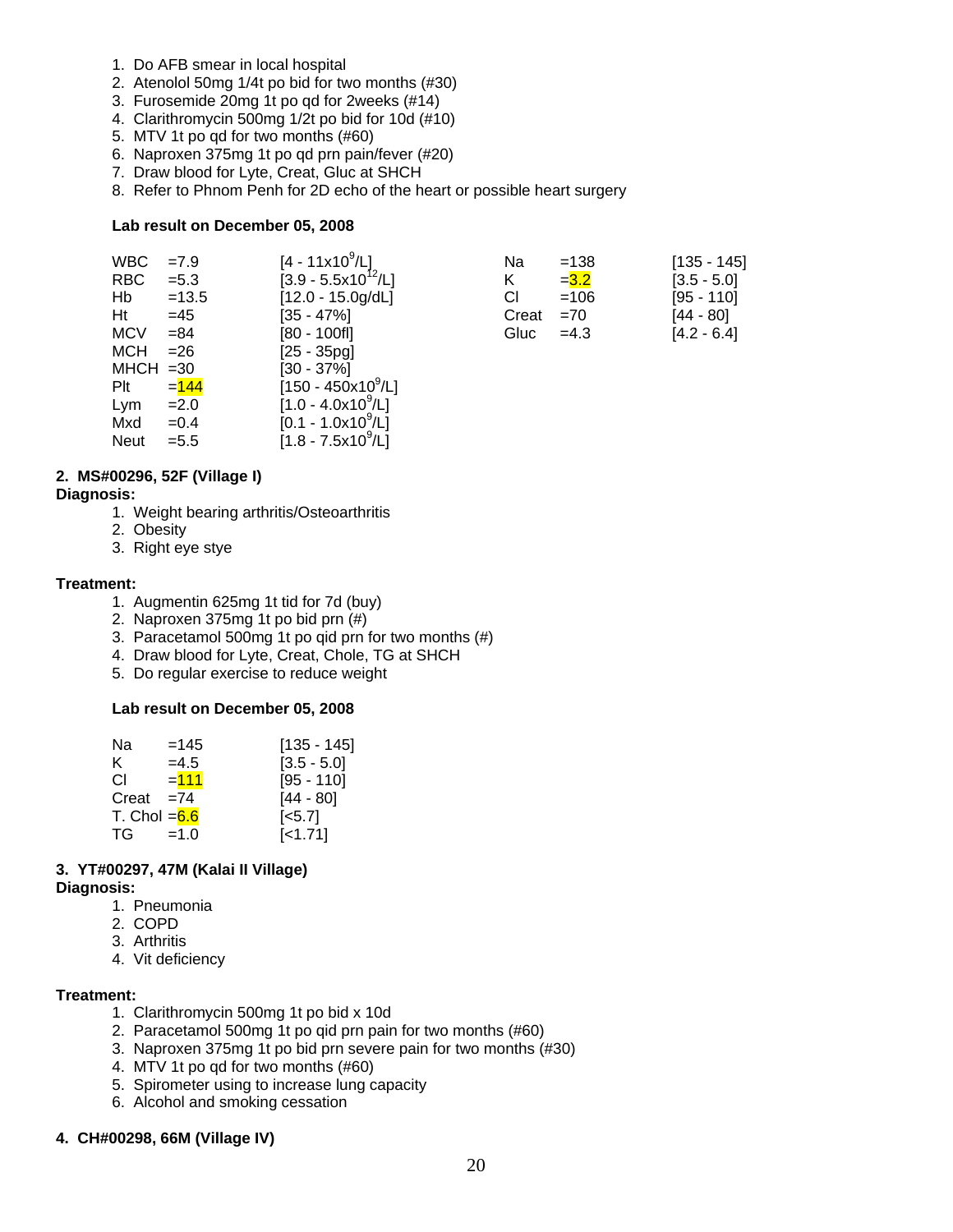#### **Diagnosis:**

- 1. HTN
- 2. Sciatica

#### **Treatment:**

- 1. Captopril 25mg 1/2t po bid for two months (buy)
- 2. Paracetamol 500mg 1t po qid prn pain (#50)
- 3. Naproxen 375mg 1t po bid prn severe pain (#30)
- 4. Draw blood for CBC, Lyte, Creat, Glcu, TG and Tot chole at SHCH
- 5. Eat low Na+ diet, do regular exercise

#### **Lab result on December 05, 2008**

| <b>WBC</b>  | $=4.3$   | $[4 - 11 \times 10^9/L]$ | Na             | $= 146$ | $[135 - 145]$         |
|-------------|----------|--------------------------|----------------|---------|-----------------------|
| RBC         | $= 4.3$  | $[4.6 - 6.0x10^{12}/L]$  | K              | $=4.3$  | $[3.5 - 5.0]$         |
| Hb          | $= 13.2$ | $[14.0 - 16.0g/dL]$      | СI             | $= 111$ | $[95 - 110]$          |
| Ht          | $=42$    | $[42 - 52\%]$            | Creat          | $= 82$  | $[53 - 97]$           |
| <b>MCV</b>  | $=97$    | $[80 - 100$ fl]          | Gluc           | $=4.6$  | $[4.2 - 6.4]$         |
| MCH         | $=31$    | $[25 - 35pg]$            | T. Chol $=5.6$ |         | $\left[ <5.7 \right]$ |
| $MHCH = 32$ |          | $[30 - 37\%]$            | TG.            | $= 2.8$ | $[-1.71]$             |
| Plt         | $=187$   | $[150 - 450x10^9/L]$     |                |         |                       |
| Lym         | $=2.5$   | $[1.0 - 4.0x10^9/L]$     |                |         |                       |

#### **5. SS#00299, 46y F (Thmey Village)**

#### **Diagnosis:**

1. DMII

#### **Treatment:**

- 1. Glibenclamide 5mg 1tb bid for two months (#200)
- 2. Aspirine 300mg 1/4 tab qd for two months (#20)
- 3. Fenofibrate 100mg 1tb qd for 2months (BUY)
- 4. Captopril 25mg 1/4 tab bid for two months (#30)
- 5. Draw blood for Lyte, Creat, Gluc, HbA1C at SHCH

#### **Lab result on December 05, 2008**

| $=136$         | $[135 - 145]$ |
|----------------|---------------|
| $=4.7$         | $[3.5 - 5.0]$ |
| $=104$         | $[95 - 110]$  |
| $= 59$         | $[44 - 80]$   |
| $= 18.6$       | $[4.2 - 6.4]$ |
| HbA1C $=$ 13.7 | $[4 - 6]$     |
|                |               |

#### **6. SS#00300, 9F (Village II)**

#### **Diagnosis:**

- 1. Leprosy?
- 2. Vertiligo?
- 3. Syphilis??

#### **Treatment:**

- 1. Zinc oxide cream apply bid for two months
- 2. Prevent from sun exposure
- 3. Draw blood for CBC, Lyte, Creat, Gluc and RPR at SHCH

| WBC.       | $=6.8$  | $[4 - 11 \times 10^9/L]$ | Nа          | $=141$  | $[135 - 145]$ |
|------------|---------|--------------------------|-------------|---------|---------------|
| RBC.       | $=4.9$  | $[3.9 - 5.5x10^{12}/L]$  | К           | $=3.5$  | $[3.5 - 5.0]$ |
| Hb         | $=11.2$ | $[12.0 - 15.0g/dL]$      |             | $=105$  | $[95 - 110]$  |
| Ht         | $=35$   | $[35 - 47\%]$            | Creat $=82$ |         | [44 - 80]     |
| <b>MCV</b> | $= 72$  | $[80 - 100$ fl]          | Gluc        | $= 6.9$ | $[4.2 - 6.4]$ |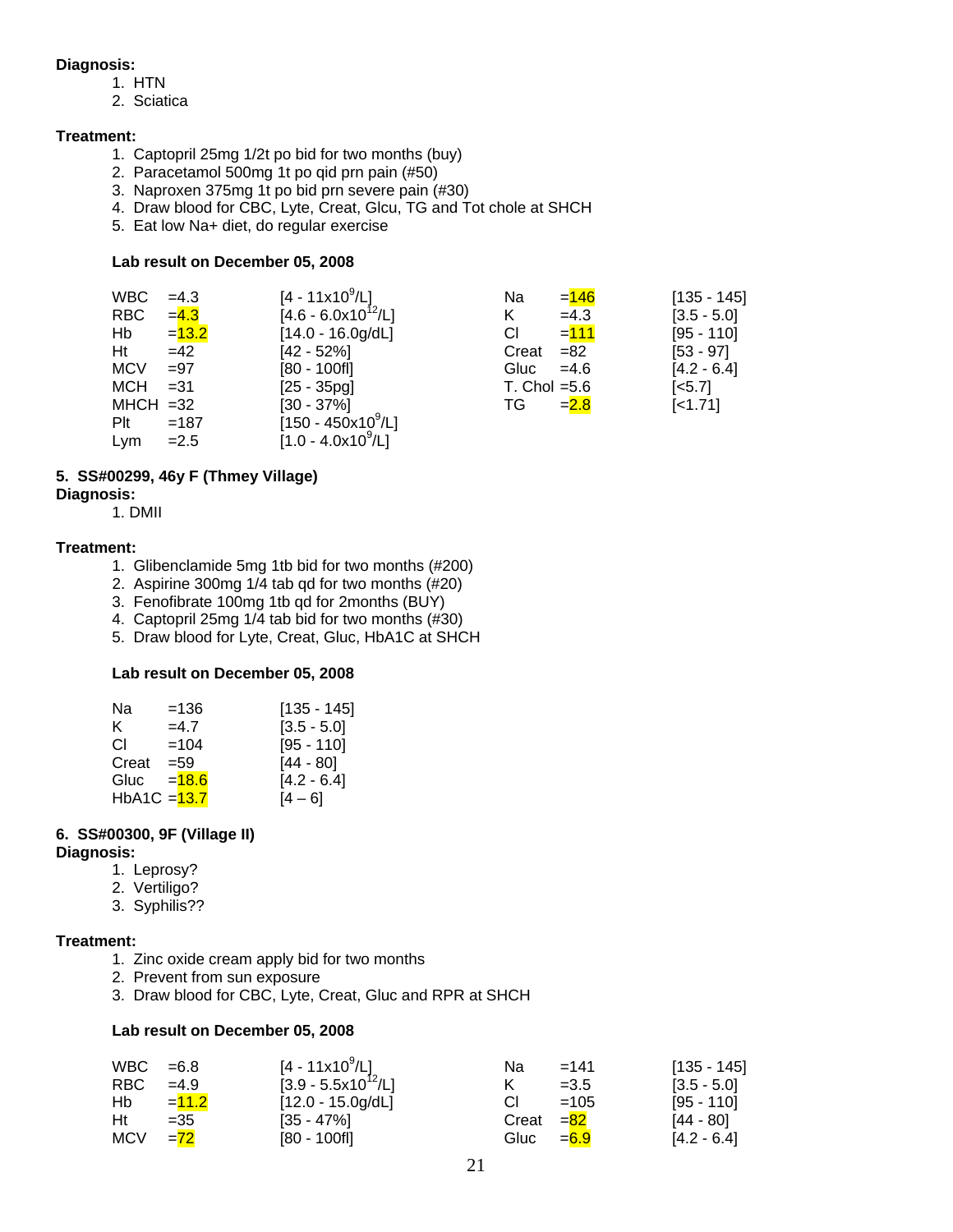| $=23$       | $[25 - 35pg]$                  |
|-------------|--------------------------------|
| $MHCH = 32$ | $[30 - 37\%]$                  |
| $=368$      | [150 - 450x10 <sup>9</sup> /L] |
| $=2.8$      | $[1.0 - 4.0x10^9/L]$           |
| $=0.7$      | $[0.1 - 1.0x10^9/L]$           |
| $=3.3$      | $[1.8 - 7.5x10^9/L]$           |
|             |                                |

### **Patient who come for follow up and refill medication**

#### **1. NS#00006, 18F (Village I)**

#### **Diagnosis:**

1. Euthyroid goiter

#### **Treatment:**

- 1. Carbimazole 5mg 1t po qd
- 2. Propranolol 40mg ¼t po bid
- 3. Draw blood for TFT at SHCH

#### **Lab result on December 05, 2008**

| $TSH = 1.93$      | $[0.49 - 4.67]$  |
|-------------------|------------------|
| Free $T4 = 10.86$ | $[9.14 - 23.81]$ |
| Free $T3 = 2.97$  | $[1.45 - 3.48]$  |

### **2. NH#00010, 53F (Village III)**

**Diagnosis:** 

- 1. HTN
- 2. DMII
- 3. LVH
- 4. VHD (AR/AS??)

#### **Treatment:**

- 1. Atenolol 50mg 1t po bid (#200)
- 2. Chlorpropramide 1t po bid (buy)
- 3. ASA 300mg 1/4t po qd (#25)
- 4. Captopril 25mg 1t po tid (#300)
- 5. HCTZ 12.5mg 4t po qd (#400)
- 6. Draw blood for Gluc and HbA1C at SHCH

#### **Lab result on December 05, 2008**

| Gluc $=6.3$    | $[4.2 - 6.4]$      |
|----------------|--------------------|
| T. Chol $=6.7$ | $\left[5.7\right]$ |

#### **3. MS#00144, 52M (Thmey Village)**

#### **Diagnosis:**

1. DMII

#### **Treatment:**

- 1. Glibenclamide 5mg 1tab po bid (#200)
- 2. Metformin 500mg 2t po qhs (#100)
- 3. Captopril 25mg ¼ tab po qd (#25)
- 4. ASA 300mg 1/4t po qd (#25)
- 5. Draw blood for Lyte, Creat, Gluc, HbA1C at SHCH

| Nа | $=141$  | $[135 - 145]$ |
|----|---------|---------------|
|    | $=4.5$  | $[3.5 - 5.0]$ |
| СI | $= 111$ | $[95 - 110]$  |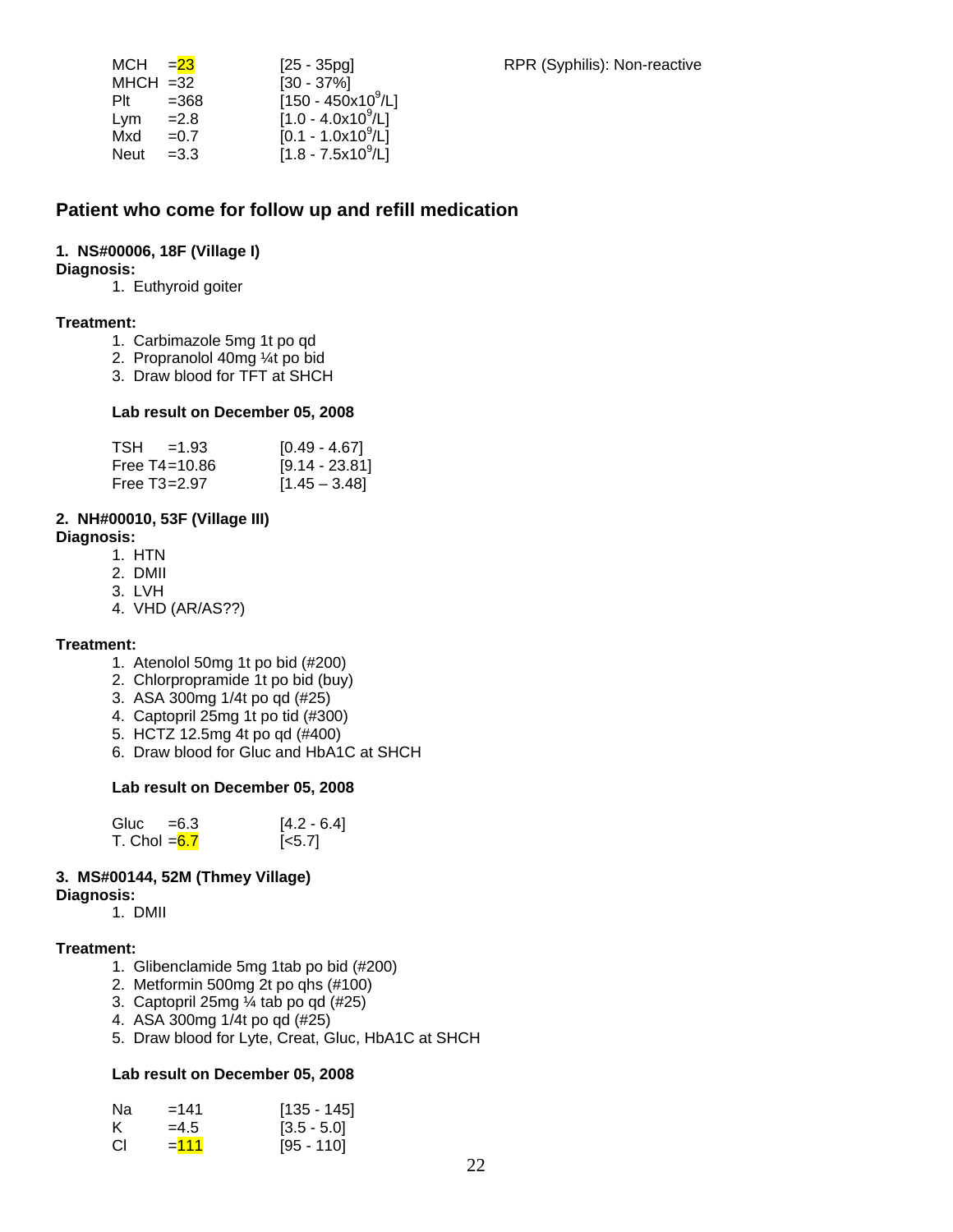| $BUN = 1.3$   | $[0.8 - 3.9]$ |
|---------------|---------------|
| Creat $=68$   | $[53 - 97]$   |
| Gluc $= 9.6$  | $[4.2 - 6.4]$ |
| HbA1C $= 7.5$ | $[4 - 6]$     |

#### **4. PO#00148, 67F (Village III)**

#### **Diagnosis:**

- 1. HTN
	- 2. DMII with PNP

#### **Treatment:**

- 1. Metformin 500mg 2t po bid (#200)
- 2. Glibenclamide 5mg 2t po bid (#400)
- 3. Captopril 25mg ¼t po bid (#50)
- 4. ASA 300mg ¼t po qd (#25tab)
- 5. Amitriptylin 25mg ½t po qhs (#50)
- 6. Draw blood for Gluc, HbA1C at SHCH

#### **Lab result on December 05, 2008**

| Gluc          | $=$ <b>3.6</b> | $[4.2 - 6.4]$ |
|---------------|----------------|---------------|
| $HbA1C = 9.3$ |                | $[4 - 6]$     |

#### **5. RH#00160, 67F (Village I)**

#### **Diagnosis:**

- 1. HTN
- 2. OA

#### **Treatment:**

- 1. Captopril 25mgmg 1tab po qd (#100)
- 2. Amitriptylin 25mg ½ tab po qhs (#50)
- 3. ASA 300mg ¼tab po qd (#25)

#### **6. NS#00177, 40F (Village I)**

#### **Diagnosis:**

1. Euthyroid goiter

#### **Treatment:**

1. Draw blood for TSH and Free T4 at SHCH

#### **Lab result on December 05, 2008**

| $TSH = 2.18$  | $[0.49 - 4.67]$  |
|---------------|------------------|
| Free T4=10.95 | $[9.14 - 23.81]$ |

#### **7. KK#00231, 45F (Village I)**

**Diagnosis:**

1. DMII

#### **Treatment:**

- 1. Chlorpropramide 250mg 1t po bid (buy)
- 2. Metformin 500mg 2t po qhs (#200)
- 3. Captopril 25mg 1/4t po qd (#25)
- 4. ASA 300mg 1/4t po qd (#25)
- 5. Draw blood for Gluc and HbA1C at SHCH

| Gluc           | $= 6.5$ | $[4.2 - 6.4]$ |
|----------------|---------|---------------|
| HbA1C $=$ 10.4 |         | $[4 - 6]$     |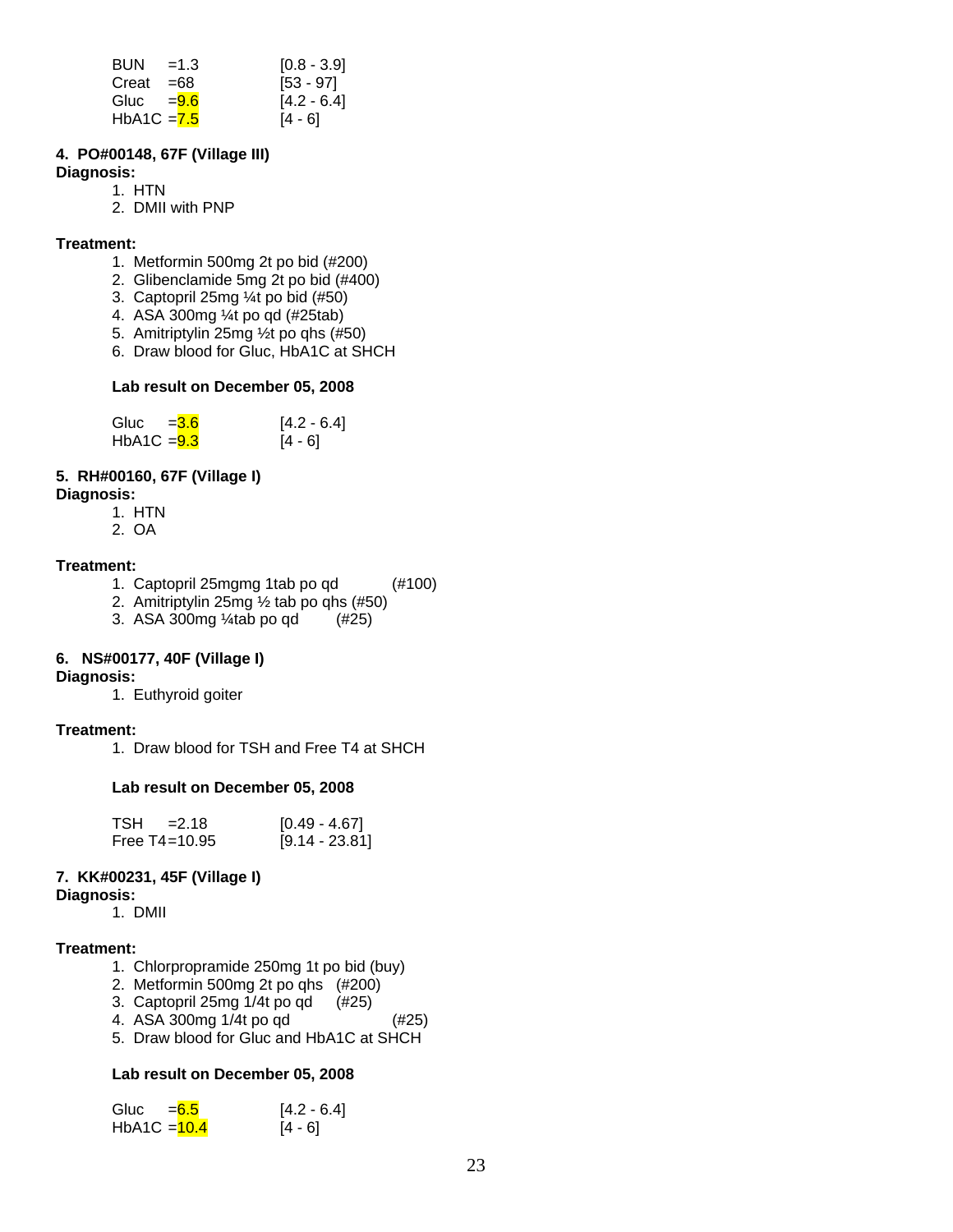#### **8. SV#00256, 43M (Village I)**

#### **Diagnosis:**

1. DMII

#### **Treatment:**

- 1. Glibenclamide 5mg 2t po qd (buy)
- 2. Metformin 500mg 2t po bid (#200tab)
- 3. Draw blood for Lyte, Creat, Gluc, HbA1C at SHCH

#### **Lab result on December 05, 2008**

| Na            | $=142$ | $[135 - 145]$ |
|---------------|--------|---------------|
| K.            | $=4.0$ | $[3.5 - 5.0]$ |
| CL.           | $=109$ | $[95 - 110]$  |
| Creat         | $=40$  | $[53 - 97]$   |
| Gluc          | $=4.7$ | $[4.2 - 6.4]$ |
| HbA1C $= 8.0$ |        | [4 - 6]       |

#### **9. HS#00263, 19F (Lum phat)**

#### **Diagnosis:**

- 1. Right mammary duct obstruction
- 2. Right breast mass?

#### **Treatment:**

1. Follow up prn

#### **10. TV#00267, 55F (Village II) Diagnosis:**

1. DMII

#### **Treatment:**

- 1. Metformin 500mg 1t po qAM and 2t po qhs (#300)
- 2. Captopril 25mg 1/4t po bid (buy)
- 3. ASA 300mg 1/4t po qd (#25)
- 4. Draw blood for Lyte, Creat, Gluc and HbA1C at SHCH

#### **Lab result on December 05, 2008**

| Na             | $=142$  | $[135 - 145]$ |
|----------------|---------|---------------|
| K.             | $=4.1$  | $[3.5 - 5.0]$ |
| CL.            | $=111$  | $[95 - 110]$  |
| Creat          | $=63$   | $[53 - 97]$   |
| Gluc           | $= 9.3$ | $[4.2 - 6.4]$ |
| HbA1C = $10.7$ |         | [4 - 6]       |

#### **11. VC#00268, 66M (Bey Srok Village) Diagnosis:**

1. DMII

#### **Treatment:**

- 1. Metformin 500mg 2t po bid (#400tab)
- 2. Glibenclamide 5mg 2t po bid (#buy)
- 3. Captopril 25mg 1/4t po qd (#25tab)
- 4. ASA 300mg 1/4t po qd (#25tab)
- 5. Draw blood for Gluc, HbA1C at SHCH

| Gluc          | $=12.6$ | $[4.2 - 6.4]$ |
|---------------|---------|---------------|
| HbA1C $= 8.2$ |         | $[4 - 6]$     |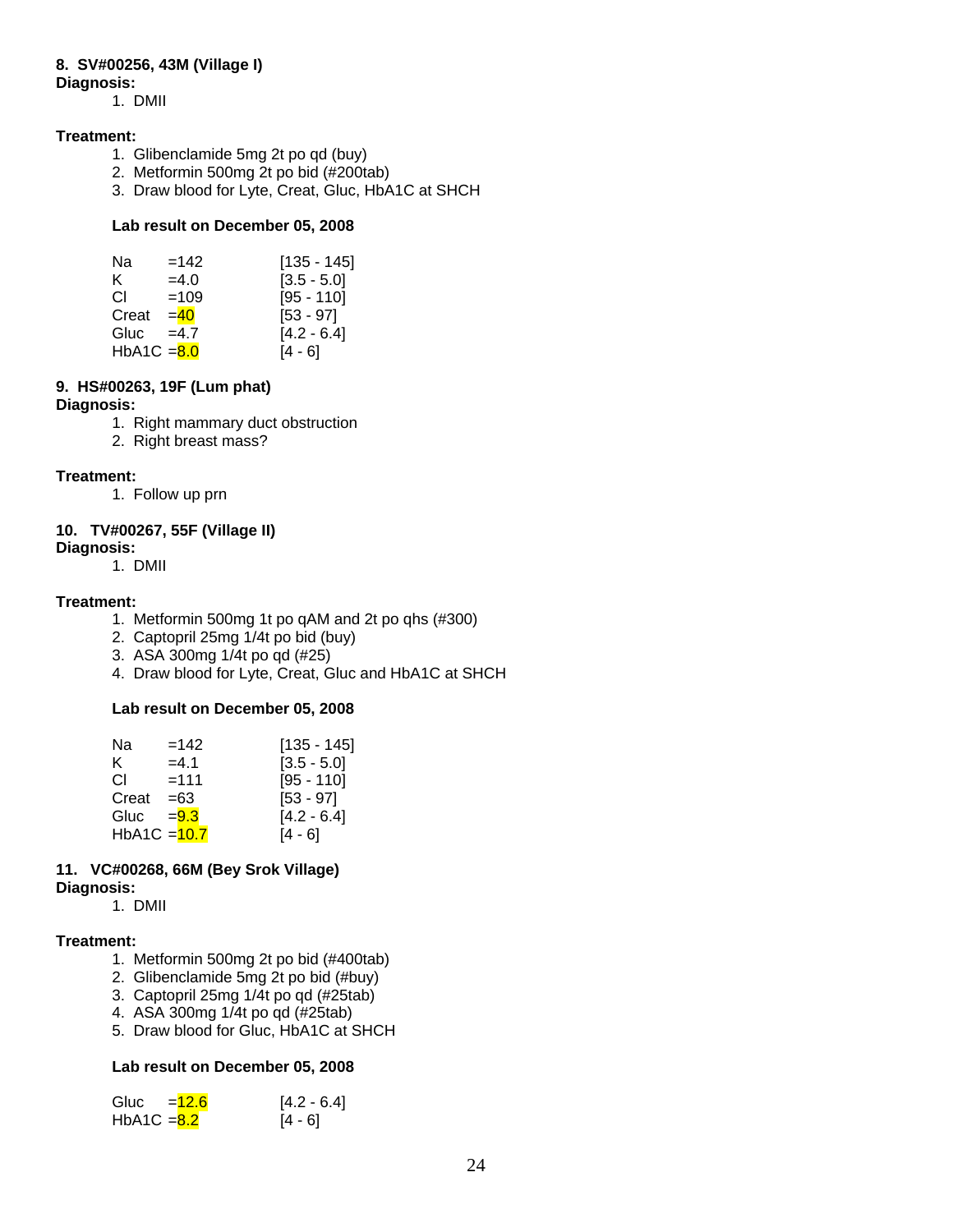#### **12. OE#00273, 65M (Village I)**

#### **Diagnosis:**

1. DMII with PNP

#### **Treatment:**

- 1. Glibenclamide 5mg 2t po bid (#400tab)
- 2. Captopril 25mg 1/4t po qd (buy)
- 3. ASA 300mg 1/4t po qd (#25tab)
- 4. Amitriptylin 25mg 1/2t po qhs (#50tab)
- 5. MTV 1t po qd for one month
- 6. Draw blood for Gluc, HbA1C at SHCH

#### **Lab result on December 05, 2008**

| Gluc          | $= 2.9$ | $[4.2 - 6.4]$ |
|---------------|---------|---------------|
| $HbA1C = 6.3$ |         | $[4 - 6]$     |

### **13. MP#00275, 10M (Village I)**

#### **Diagnosis:**

1. Tinea Unguium (Onychomycosis)

#### **Treatment:**

1. Lotrizone apply bid (#2)

#### **14. OS#00282, 43M (Village III)**

**Diagnosis:**  1. HTN

#### **Treatment:**

1. HCTZ 12.5mg 2t qd (#200)

#### **15. SM#00285, 48M (Osean Laer Village)**

**Diagnosis:**  1. DMII

#### **Treatment:**

- 1. Glibenclamdie 5mg 1t po bid
- 2. Draw blood for CBC, Lyte, Creat, Gluc, HbA1C at SHCH

#### **Lab result on December 05, 2008**

| <b>WBC</b>  | $= 6.1$  | $[4 - 11 \times 10^9 / L]$ | Na             | $=138$   | $[135 - 145]$ |
|-------------|----------|----------------------------|----------------|----------|---------------|
| RBC         | $=4.6$   | $[4.6 - 6.0x10^{12}/L]$    | Κ              | $= 5.0$  | $[3.5 - 5.0]$ |
| Hb          | $= 13.5$ | $[14.0 - 16.0g/dL]$        | CI             | $=107$   | $[95 - 110]$  |
| Ht          | $=$ 40   | $[42 - 52%]$               | Creat          | $=77$    | $[53 - 97]$   |
| <b>MCV</b>  | $= 87$   | $[80 - 100$ fl]            | Gluc           | $= 14.1$ | $[4.2 - 6.4]$ |
| <b>MCH</b>  | $=29$    | $[25 - 35pg]$              | HbA1C $=$ 11.0 |          | $[4 - 6]$     |
| $MHCH = 34$ |          | $[30 - 37\%]$              |                |          |               |
| Plt         | $=169$   | $[150 - 450x10^9/L]$       |                |          |               |
| Lym         | $=2.0$   | $[1.0 - 4.0x10^9/L]$       |                |          |               |

#### **16. TB#00286, 44M (Lumphat village)**

#### **Diagnosis:**

1. Nephrotic Syndrome? (Diagnosed previously)

#### **Treatment:**

- 1. Prednisolone 5mg 14tab qd
- 2. Aspirine 300mg 1/4 tab qd
- 3. Simvastatine 10mg 1tab qhs 2months
- 4. Captopril 25mg 1/4 tab bid